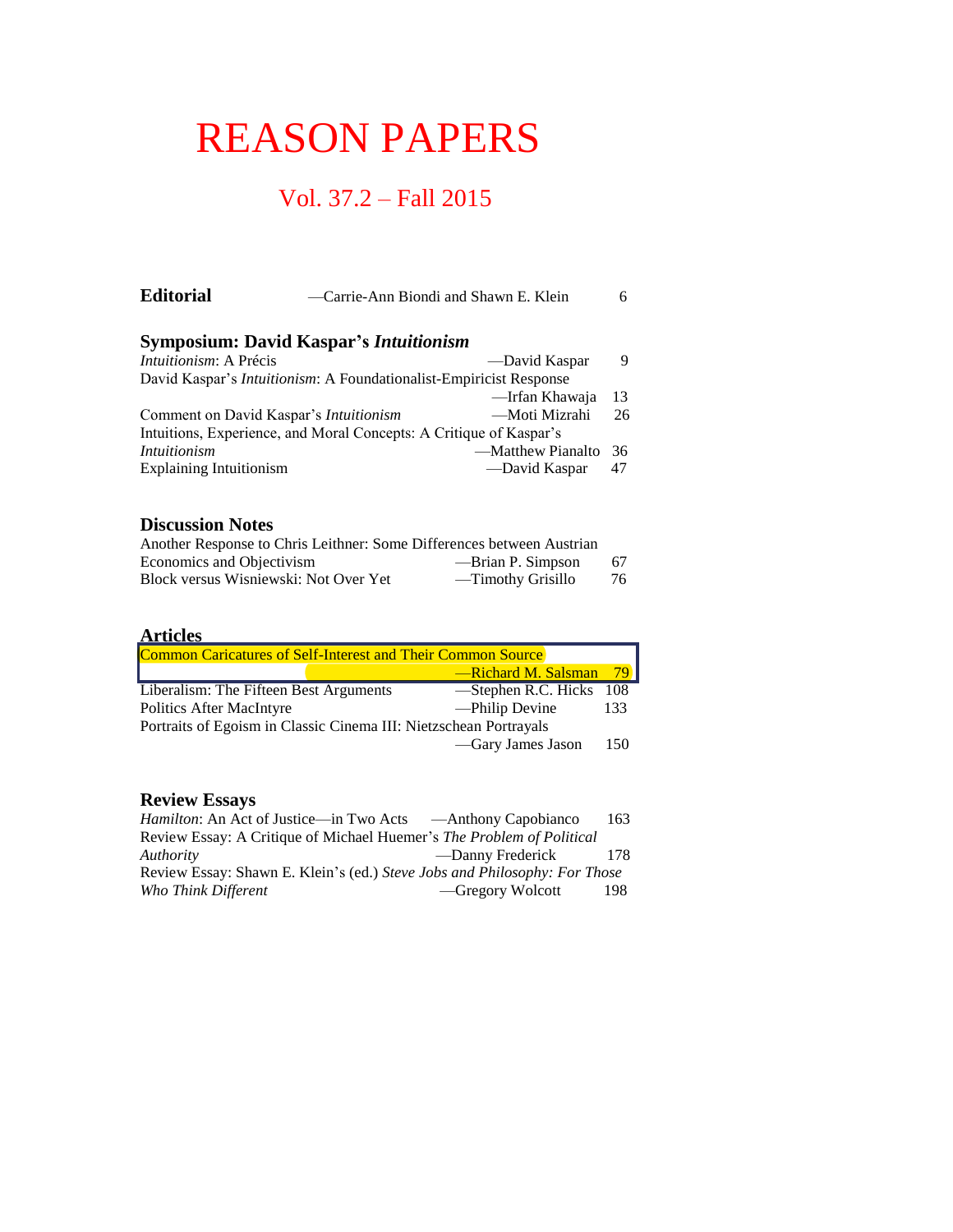## **Articles**

## Common Caricatures of Self-Interest and Their Common Source

Richard M. Salsman Duke University

#### **1. Introduction**

There exists in the social sciences no widely established, non-trivial definition or conception of self-interest; worse, numerous misconceptions permeate assessments of this crucial motive. Below I identify the most common caricatures of self-interest: that it is automatic, myopic, atomistic, materialistic, hedonistic, antagonistic, and/or sadistic. I assess the use of such caricatures in economic and political theory. I further suggest its source: the assumption that persons, whether acting in the economic or political realm, are *substantively* non-rational. I next relate my taxonomy to a specific case: the "public choice" paradigm. To its credit, public choice theory provides a unified conception of self-interest, insisting that it is the key motive driving economic and political actors alike, albeit dissimilarly (mostly a positive factor in markets, but mostly a negative one in politics). Yet this paradigm, not unlike its competitors, is weakened when it accepts the caricatures and endorses the notion that rationality can apply only to a means-ends nexus and not also to ends.

A caricature is an intentional exaggeration or distortion of some person, thing, or idea for purposes of ridicule, debasement, and dismissal. It's akin to creating, then destroying, a "straw man," which, however entertaining or satirical, does not constitute a scientific endeavor. Those seeking to advance genuine science in the social sciences should be careful to eschew caricature.

A realistic conception of self-interest is needed in the social sciences generally and public choice theory specifically; if widely adopted, this realist conception could boost explanatory power and perhaps even elevate what's possible in our polity. A significant result of the spread of public choice theory in the past half-century is a widening distrust and disdain of government, politicians, and policymaking; by now each is suspected of being "contaminated" by self-interest, no less than are markets. Paraphrasing Shakespeare, there is now "a plague on both their houses." Accounts of "government failure" now routinely accompany those of "market failure," so failure now appears ubiquitous, in markets and politics alike. Some theorists

Reason Papers 37, no. 2 (Fall 2015): 79-107. Copyright © 2015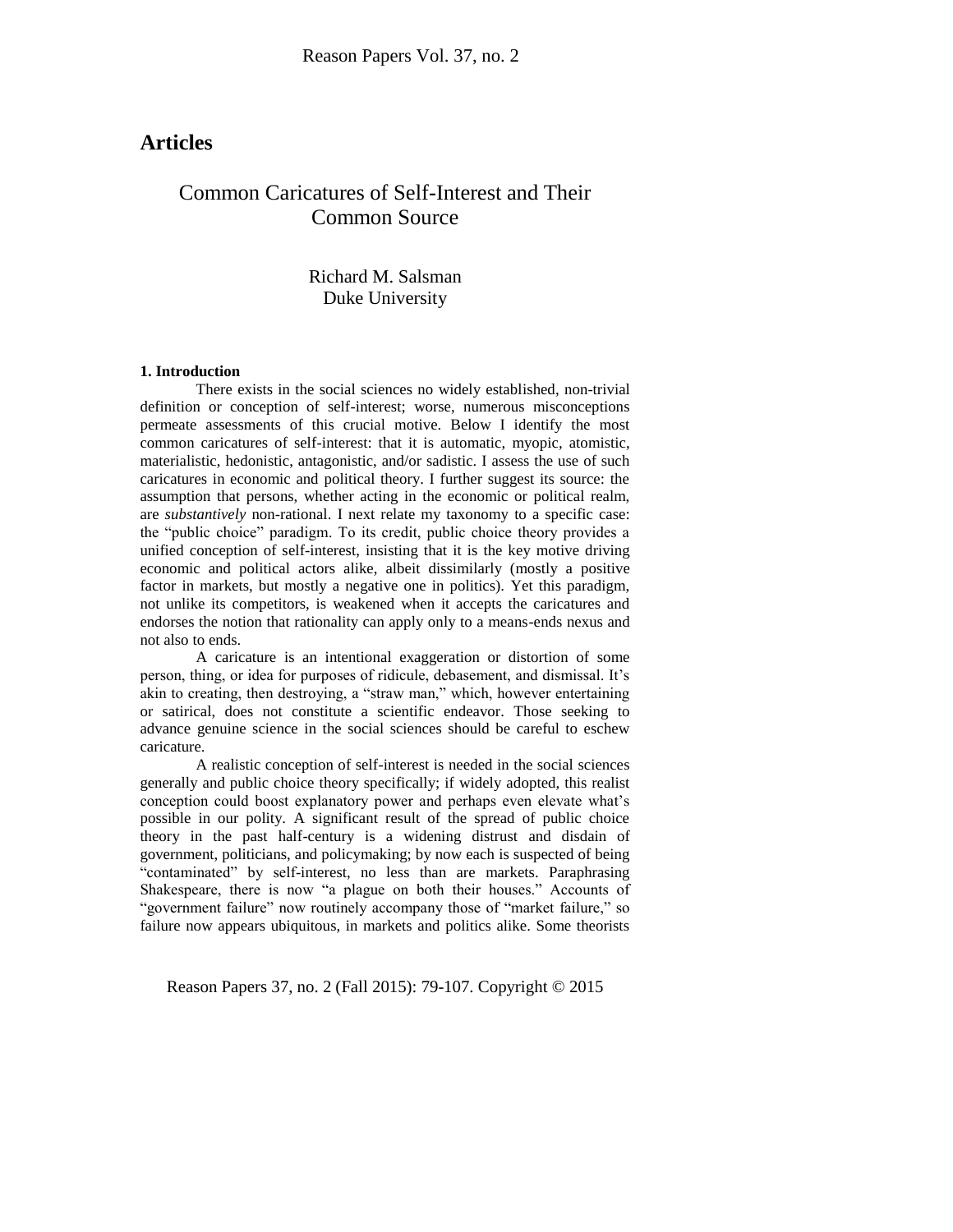insist that "markets fail" due mainly to self-interest but that governments can "fix" such failure, because they are public-interested; detractors (public choice theorists) insist that government officials are no less self-interested than are market operators, so political "fixes" can make matters worse, which implies that markets indeed are mistake-prone and precarious, due to self-interest. Thus the sides nearly converge, because each embraces the usual caricatures of self-interest; each assumes that where unchecked egoism rules, there is ruin. Yet in the political realm, have leaders no rational self-interest in pledging to deliver good government, and then doing so? Can that not command an electoral edge? If there can be rational *private* interest with good results, perhaps this could also hold for rational *public* interest. If so, political scientists can model not merely myopic, expedient politicians, but also prescient, principled statesmen.<sup>1</sup>

#### **2. Common Caricatures of Self-Interest**

 $\overline{\phantom{a}}$ 

The founding of classical political economy, with Adam Smith, was accompanied by a mere half-hearted defense of self-interest, drawn from the "moral sense theory" of Scottish Enlightenment thinkers. Scholars like Milton Myers have documented how long-held medieval suspicions of self-interest gradually gave way, during the Renaissance and Enlightenment, to more worldly and sympathetic interpretations.<sup>2</sup> Pierre Force has explained how such revisionist views paved the way for Smith's famous treatment of selfinterest.<sup>3</sup> Yet Smith's account is equivocal, to say the least. Self-interest is the operative motive in the market place, he argues, and when given free play, helps create the wealth of nations. But for Smith self-interest is neither a moral nor ubiquitous motive; outside the marketplace, human life is far better when motivated by sympathy for others, by "fellow feeling," and even by painful self-sacrifice. "Howsoever selfish man may be supposed," Smith writes in *The Theory of Moral Sentiments* (1759), "there are evidently some principles in his nature, which interest him in the fortune of others, and render their happiness necessary to him, though he derives nothing from it, except the pleasure of seeing it."<sup>4</sup> In this view, selfish people aren't interested in the

<sup>&</sup>lt;sup>1</sup> For an earlier treatment of this question, see James M. Buchanan, "How Can Constitutions Be Designed So That Politicians Who Seek to Serve 'Public Interest' Can Survive and Prosper?" *Constitutional Political Economy* 4, no. 1 (December 1993), pp. 1-6. By "public interest" Buchanan means not *selfless* public servants but those who foster the *general* or shared interests (and liberties) of all and eschew favors to sub-groups (which necessarily harm others' liberties).

<sup>2</sup> Milton L. Myers, *The Soul of Modern Economic Man: Ideas of Self-Interest from Thomas Hobbes to Adam Smith* (Chicago, IL: University of Chicago Press, 1993).

<sup>3</sup> Pierre Force, *Self-Interest Before Adam Smith: A Genealogy of Economic Science* (Cambridge, MA: Cambridge University Press, 2007).

<sup>4</sup> Adam Smith, *The Theory of Moral Sentiments* (1759), Part I, sec. I, chap. I, "Of

<sup>80</sup>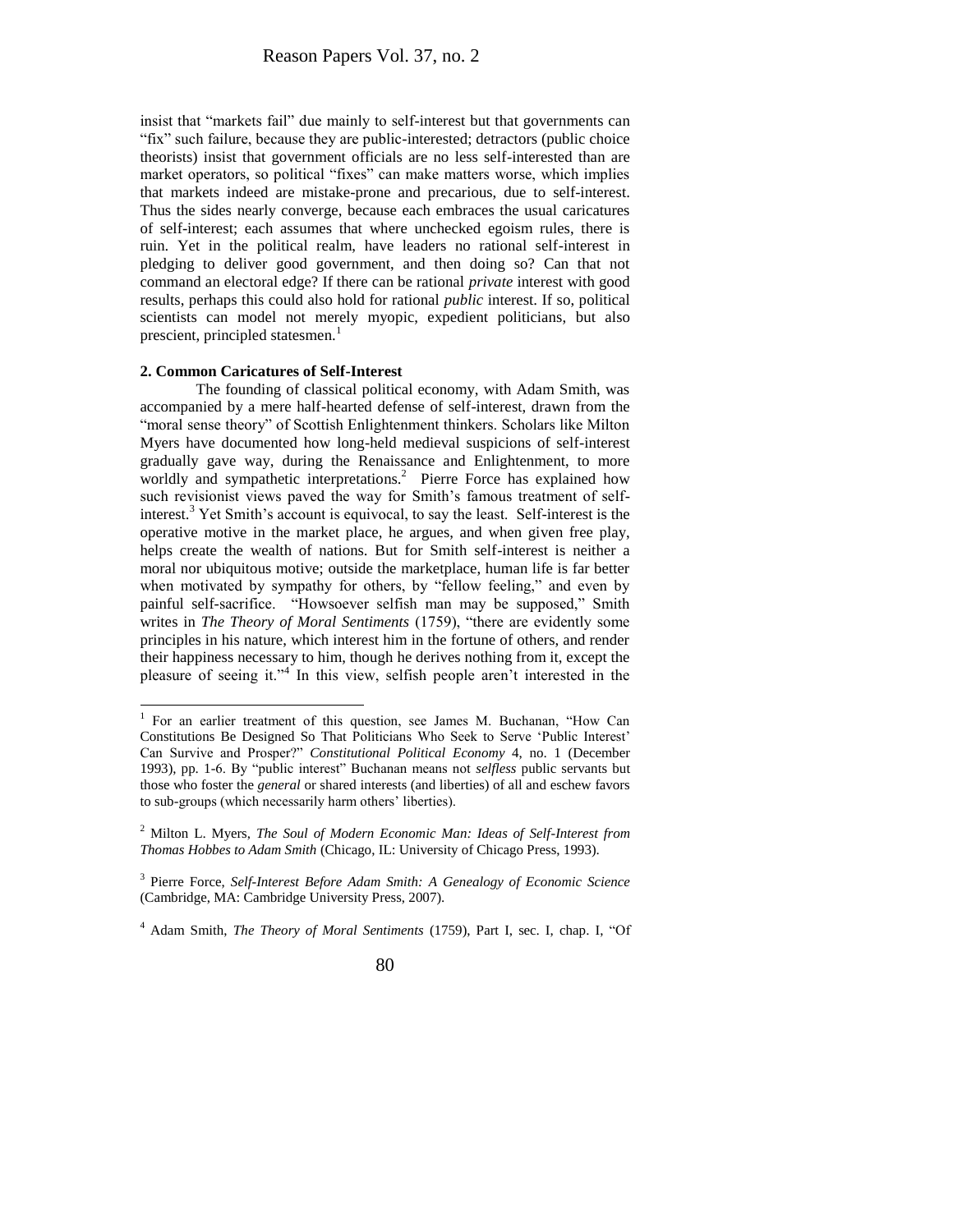fortunes of others—unless they're merely trying to bargain in the marketplace, where concerns are narrow and fleeting—so only other (non-self-interested) motives ("pity and compassion") can explain our concern for others. "To feel much for others, and little for ourselves," "to restrain our selfish, and to indulge our benevolent, affections," Smith insists, "constitutes the perfection of human nature."<sup>5</sup> Morally speaking, we're imperfect to the extent we are selfish, but perfect to the extent we are selfless.

Oddly, for Smith the supposedly inherent social passions "render their happiness necessary to him," although "he derives nothing from it"—not even his own happiness. Genuine morality, Smith implies, must not be tainted with any kind of personal payoff such as happiness. This is closer to Immanuel Kant's (subsequent) deontological theory<sup>6</sup> than to Scottish moral sense theory.

For Smith, self-interest isn't truly humane. In *The Wealth of Nations* (1776) he famously contends that "in civilized society [a man] stands at all times in need of the co-operation and assistance of great multitudes" and "almost constant occasion for the help of his brethren," but "it is in vain for him to expect it from their benevolence only"; "he will be more likely to prevail if he can interest their self-love in his favor, and show them that it is for their own advantage to do for him what he requires of them." Thus, "it is not from the benevolence of the butcher, the brewer, or the baker, that we expect our dinner, but from their regard to their own interest. We address ourselves, not to their humanity but to their self-love, and never talk to them of our own necessities but of their advantages."<sup>7</sup> For Smith, self-interest is a prudent, practical, and necessary motive in the *marketplace*, if one seeks opulence, but it's contrary to benevolence and has little to do with "humanity." Egoism boosts living standards and fosters peace, but such results don't really count as humane, for Smith, and cannot elevate egoism morally. That Smith's normative ideal is the exact opposite of egoism—namely, selfsacrifice—is clear:

> The wise and virtuous man is at all times willing that his own private interest should be sacrificed to the public interest of his

Sympathy," accessed online at[: http://oll.libertyfund.org/titles/2620#lf1648\\_label\\_098.](http://oll.libertyfund.org/titles/2620#lf1648_label_098)

l

<sup>5</sup> Adam Smith, *The Theory of Moral Sentiments* (1759), Part I, sec. I, chap. V, "Of the Amiable and Respectable Virtues," accessed online at: [http://oll.libertyfund.org/titles/2620#Smith\\_1648\\_196.](http://oll.libertyfund.org/titles/2620#Smith_1648_196)

<sup>6</sup> Immanuel Kant, *Grounding for the Metaphysics of Morals*, trans. James Ellington, 3<sup>rd</sup> ed. (Indianapolis, IN: Hackett Publishing, Inc., 1993).

<sup>7</sup> Adam Smith, *An Inquiry Into the Nature and Causes of the Wealth of Nations* (1776), Book I, chap. II, "Of the Principle Which Gives Occasion to the Division of Labor," accessed online at[: http://oll.libertyfund.org/titles/237#Smith\\_0206-01\\_151.](http://oll.libertyfund.org/titles/237#Smith_0206-01_151)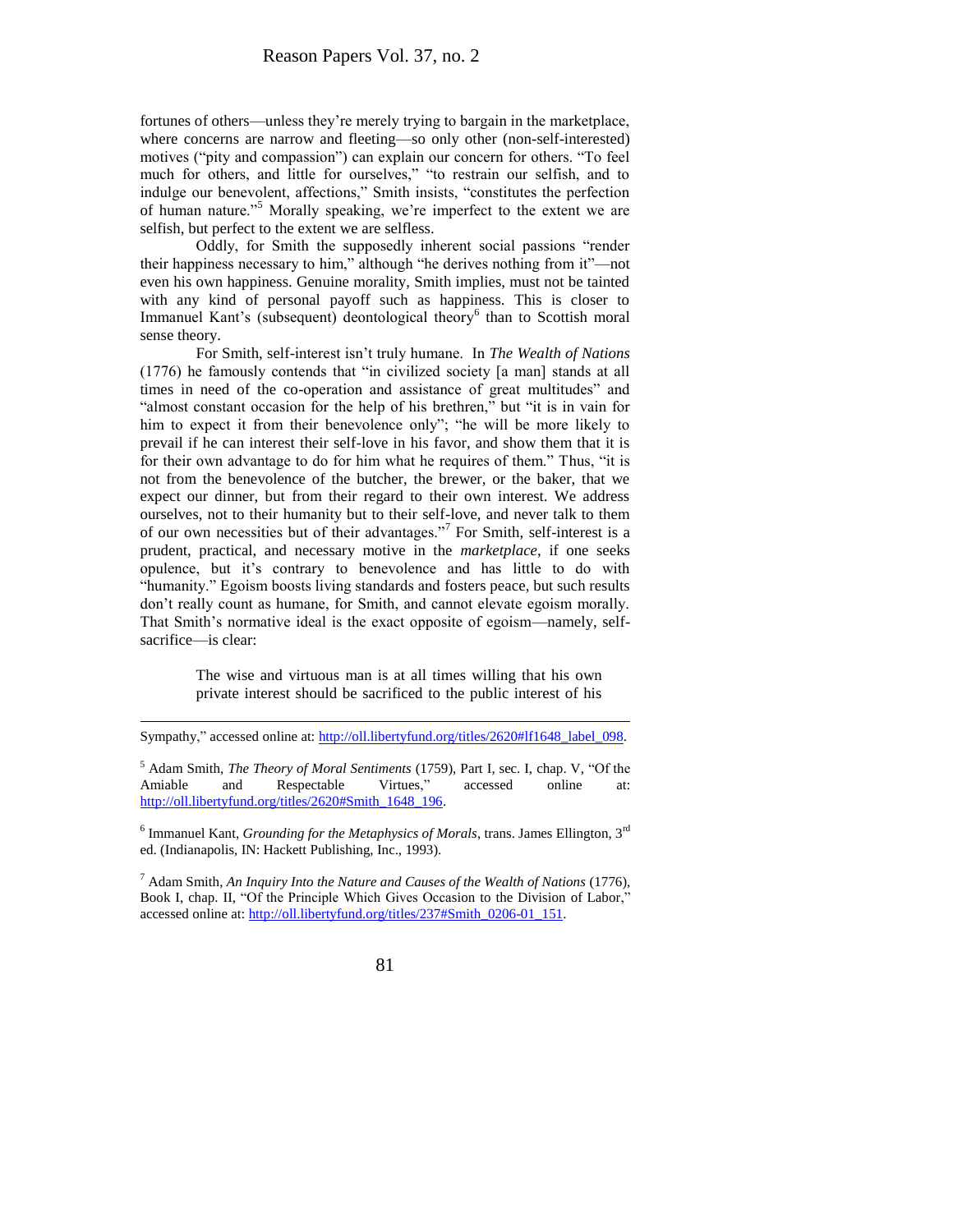own particular order or society. He is at all times willing, too, that the interest of this order or society should be sacrificed to the greater interest of the state or sovereignty, of which it is only a subordinate part. He should, therefore, be equally willing that all those inferior interests should be sacrificed to the greater interest of the universe, to the interest of that great society of all sensible and intelligent beings, of which God himself is the immediate administrator and director.<sup>8</sup>

This is the profound moral-practical dichotomy in Smith, for although he concedes that self-interest is a practical motive—that is, it delivers the goods—nonetheless he interprets it as either amoral or immoral, compared to the supposed nobility of self-sacrifice. For Smith moral persons are "generous," "benevolent" and "noble," exhibit "humanity," are those most capable of "counteracting the strongest impulses of self-love," and most willing "upon all occasions" to "sacrifice their own interests to the greater interests of others." Note that he says, "upon *all* occasions" (emphasis added).

Karl Marx, the pro-socialist counterpart to the pro-capitalist Smith, nevertheless embraces a similar moral-practical dichotomy. Just as both believe in the labor theory of value, so both believe in the basic immorality of egoism, and in examining the wealth of nations, both also embrace a moralpractical dichotomy. The *Manifesto of the Communist Party* (1848) first recounts how bourgeois capitalism's productive prowess overthrew feudalism:

> The bourgeoisie, during its rule of scarce one hundred years, has created more massive and more colossal productive forces than have all preceding generations together. Subjection of nature's forces to man, machinery, application of chemistry to industry and agriculture, steam-navigation, railways, electric telegraphs, clearing of whole continents for cultivation, canalization of rivers, whole populations conjured out of the ground—what earlier century had even a presentiment that such productive forces slumbered in the lap of social labor? . . . [The] feudal relations of property became no longer compatible with the already developed productive forces; they became so many fetters. They had to be burst asunder; they were burst asunder. Into their place stepped free competition, accompanied by a social and political constitution adapted in it, and the economic and political sway of the bourgeois class.<sup>9</sup>

<sup>9</sup> Karl Marx and Frederick Engels, *Manifesto of the Communist Party* (1848), accessed online at: https://www.marxists.org/archive/marx/works/1848/communist-



<sup>8</sup> Adam Smith, *The Theory of Moral Sentiments* (1759), Part VI, sec. II, chap. III, "Of Universal Benevolence," accessed online at: [http://oll.libertyfund.org/titles/2620#Smith\\_1648\\_594.](http://oll.libertyfund.org/titles/2620#Smith_1648_594)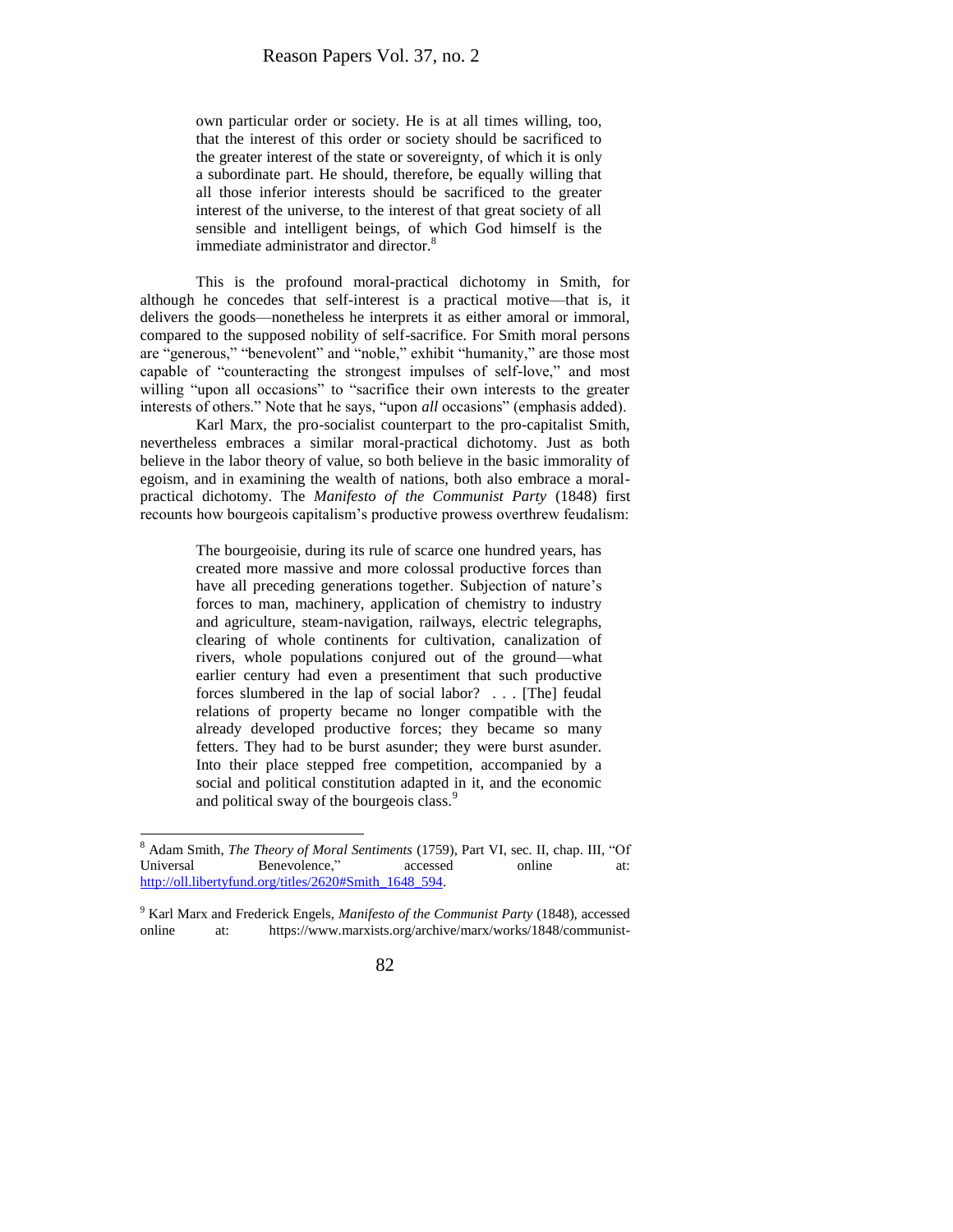Marx, while conceding capitalism's practical, productive superiority, nevertheless assails it for its alleged immorality, because it displaces pastoralism, paternalism, provincialism, and religion, while enshrining and rewarding base, egoistic motives for gain by trade and profit:

> The bourgeoisie, wherever it has got the upper hand, has put an end to all feudal, patriarchal, idyllic relations. It has pitilessly torn asunder the motley feudal ties that bound man to his "natural superiors" and has left remaining no other nexus between man and man than naked self-interest, than callous "cash payment." It has drowned the most heavenly ecstasies of religious fervor, of chivalrous enthusiasm, of philistine sentimentalism, in the icy water of egotistical calculation. It has resolved personal worth into exchange value, and in place of the numberless indefeasible chartered freedoms, has set up that single, unconscionable freedom—Free Trade. In one word, for exploitation, veiled by religious and political illusions, it has substituted naked, shameless, direct, brutal exploitation.<sup>10</sup>

Marx saw the basic economic motive for what it is, but damned it as immoral and inhumane: "The motive of those who engage in exchange is not humanity but egoism," he wrote. Self-interest, he added, brings all manner of vice: "The intention of plundering, of deception, is necessarily present in the background, for since our exchange is a selfish one, on your side as on mine, and since the selfishness of each seeks to get the better of that of the other, we necessarily seek to deceive each other." The greater the extent of market exchange and the wider the division of labor, he says, "the more egoistic and asocial man becomes," "the more he becomes alienated from his own nature"—"an abstract being, an automaton"—"a spiritual and physical monster."<sup>11</sup>

Marx also glimpsed the link between self-interest and human rights, including property rights, so by opposing egoism, he also necessarily opposes property rights. "The right of man to property," he wrote, "is the right to enjoy his possessions and dispose of the same arbitrarily, without regard for other men, independently from society, the right of selfishness."<sup>12</sup> In critiquing egoism, rights, and capitalism Marx is, at least, consistent. He also had

 $\overline{\phantom{a}}$ 

manifesto/ch01.htm.

 $10$  Ibid.

<sup>11</sup> Karl Marx & Frederick Engels, *Collected Works, Volume 3*: *1843-1844* (London: Lawrence & Wishart, 1975), pp. 320, 226, and 220.

<sup>12</sup> Karl Marx, "On the Jewish Question," in *Karl Marx: Selected Writings*, ed. David McLellan, 2<sup>nd</sup> ed. (Oxford: Oxford University Press, 2000), p. 60.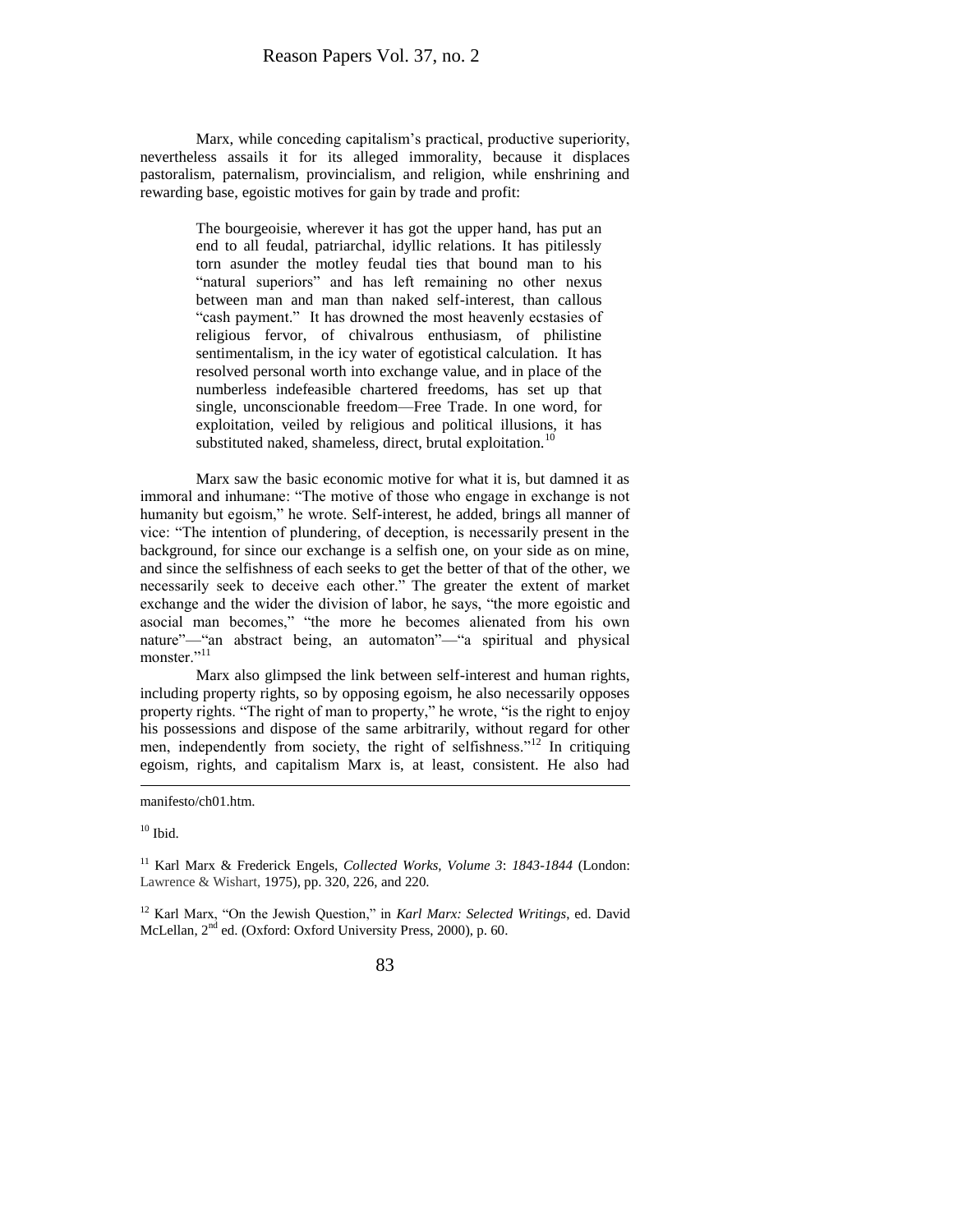precursors besides Smith on such premises. One in particular, German political economist C. W. Schüz, writing just prior to the release of the *Manifesto*, complained that political economy was being dominated, even endangered, by those who condoned self-interest: "In conceding the right of unconditional domination in economic life to egoism—attaching to it the virtue of a patriotic pursuit—and at least indirectly exonerating the acquisitive impulse from the observation of any higher moral precepts, our science appears to lead us down a path to very dangerous consequences."<sup>13</sup> For Smith, Marx, and Schüz, capitalism's prosperity cannot reflect morality.

John Maynard Keynes holds an opinion of capitalism somewhat in conflict with Smith and Marx, in that he denies that it delivers the goods, yet he agrees with them that capitalism is morally suspect: "The decadent international but individualistic capitalism, in the hands of which we found ourselves after the war, is not a success. It is not intelligent, it is not beautiful, it is not just, it is not virtuous—and it doesn't deliver the goods. In short, we dislike it, and we are beginning to despise it. But when we wonder what to put in its place, we are extremely perplexed."<sup>14</sup> Even as Keynes wrote those words in 1933, and over the next decade, the pre-war economic system *was* being replaced—by a Keynesian-inspired, deficit-spending, welfare-regulatory state. A few years earlier, Keynes had hoped for such a change, while expressing disdain for what he called "distasteful," "pathological," and "unjust" accumulations of wealth:

> When the accumulation of wealth is no longer of high social importance, there will be great changes in the code of morals. We shall be able to rid ourselves of many of the pseudo-moral principles which have hag-ridden us for two hundred years, by which we have exalted some of the most distasteful of human qualities into the position of the highest virtues. We shall be able to afford to dare to assess the money-motive at its true value. The love of money as a possession—as distinguished from the love of money as a means to the enjoyments and realities of life—will be recognized for what it is, a somewhat disgusting morbidity, one of those semi-criminal, semi-pathological propensities which one hands over with a shudder to the specialists in mental disease. All kinds of social customs and economic practices, affecting the distribution of wealth and of

<sup>13</sup> C. W. Schüz, "The Moral Factor in the National Economy," *Journal of Institutional and Theoretical Economics* (1844), p. 133, cited in Marynel Ryan Van Zee, "Self-Interest Ennobled: The Family in German Political Economy," *History of Political Economy* 46, no. 4 (2014), p. 642.

<sup>14</sup> John Maynard Keynes, "National Self-Sufficiency," *The Yale Review* 22, no. 4 (1933), pp. 755-69.

<sup>84</sup>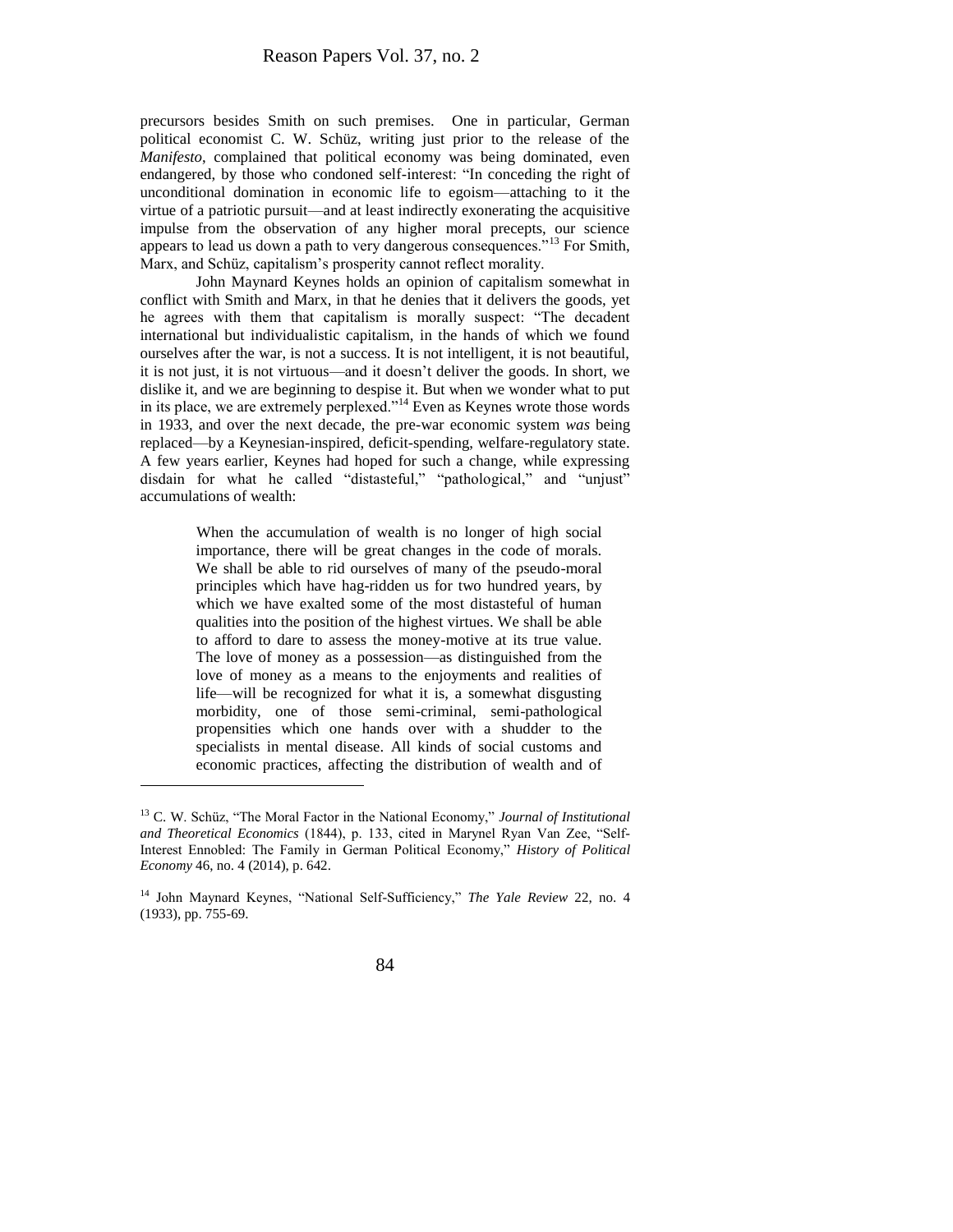economic rewards and penalties, which we now maintain at all costs, however distasteful and unjust they may be in themselves, because they are tremendously useful in promoting the accumulation of capital, we shall then be free, at last, to discard. $15$ 

If intellectual giants like Smith, Marx, and Keynes were prone to adopting prejudicial caricatures of self-interest, perhaps it should not be surprising to find contemporary writers doing likewise. In summarizing the low status of egoism in contemporary philosophy, an ethicist explains that

> [e]goism is a much-maligned and neglected doctrine respecting the justification of one's conduct. By various strategies it is alleged to fall outside the pale of ethically relevant theories, though what the defining conditions of admissible theories might be is often unmentioned or, if mentioned, indecisive or prejudicial; it is also sometimes thought to be inherently selfdefeating or self-contradictory since the rational egoist cannot promote his doctrine among other men, though why he must or ought to do so or why the defensibility of egoism needs to be taken up only by egoists is ignored.<sup>16</sup>

Elsewhere, one can find initial respect for the many inroads made by rational choice theory in the social sciences in recent decades. Eventually, though, naked disdain of the trend appears, because, as noted, the theory incorporates a self-interest axiom, and self-interest somehow "perpetuates a political life which is antithetical" to "normative democratic theory":

> In just three decades rational choice theory has emerged as one of the most active, influential, and ambitious subfields in the discipline of political science. Rational choice theory contends that political behavior is best explained through the application of its supposedly "value-neutral" assumptions which posit man as a self-interested, purposeful, maximizing being. Through the logic of methodological individualism, assumptions about human nature are treated as empirical discoveries. My central argument is that by assuming that self-interest is an empirically established component of human nature, rational choice theory supports and perpetuates a political life which is antithetical to important tenets

<sup>16</sup> Joseph Margolis, "Egoism and the Confirmation of Metamoral Theories," *American Philosophical Quarterly* 7, no. 3 (July 1970), p. 260.



<sup>15</sup> John Maynard Keynes, "Economic Possibilities for our Grandchildren, Part II," *The Nation and Athenaeum* 48, no. 3 (October 18, 1930), pp. 96-98.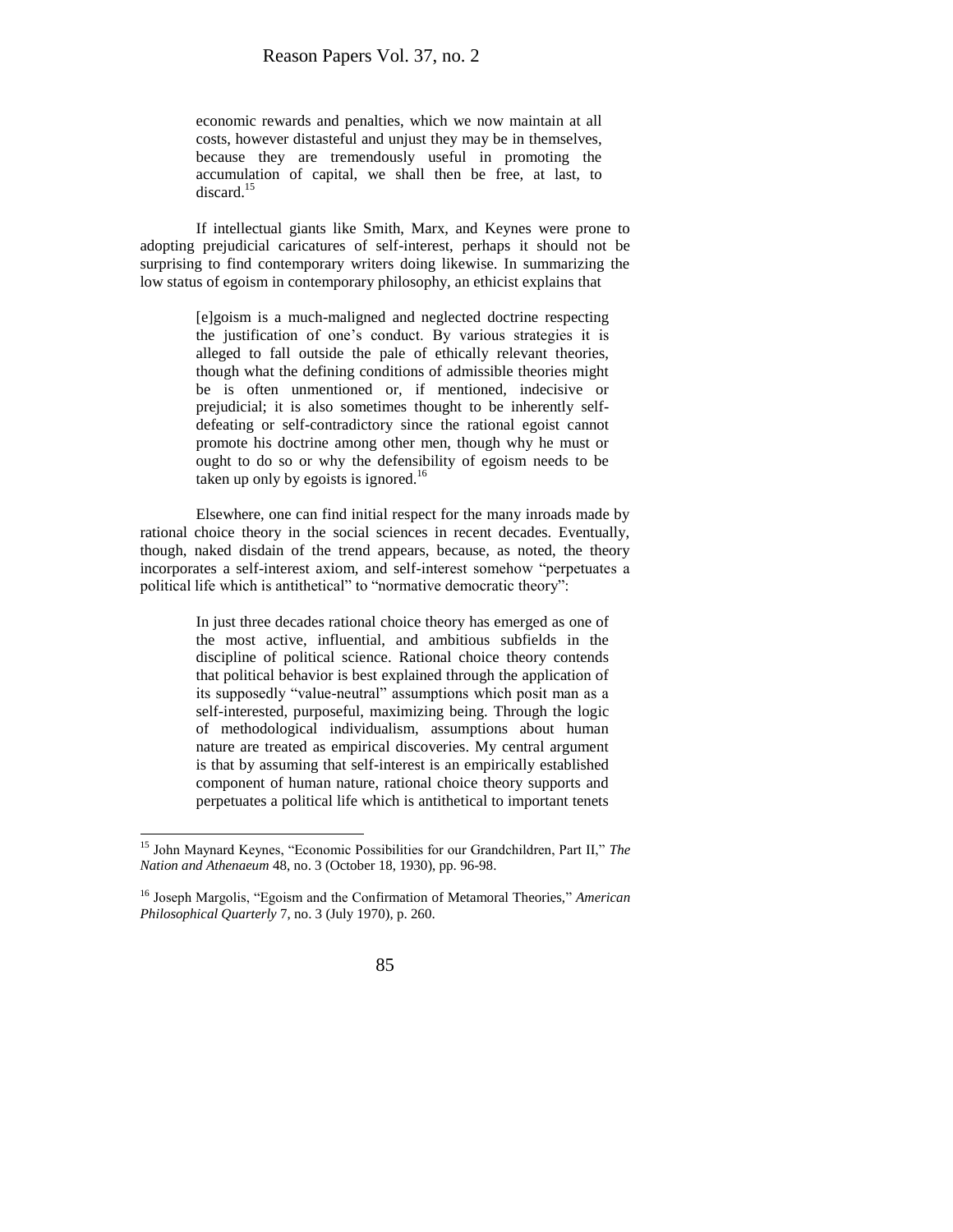of normative democratic theory. Rational choice theory offers an incoherent account of democratic citizenship and produces a political system which shows a constant bias against political change and pursuit of the public interest. This article concludes by discussing the merits of democratic deliberation for achieving these transformative ends. $17$ 

Many influential proponents of rational choice theory deny that egoism can be rational. Philosopher David Gauthier, author of the widely cited book *Morals by Agreement*, insists that rational egoism is "impossible," "inconsistent," and "self-defeating."<sup>18</sup> The egoist may get his way with (that is, exploit) unsuspecting non-egoists, but he'll be stymied by other (cynical) egoists who will easily suspect and thus repel any intended rapacity. Gauthier can find no reason for mutually beneficial gains and strategic interactions among gain-seeking egoists.

When such notions are not merely idiosyncratic to a handful of social theorists but instead become emblematic for most, they typically enter textbooks for still wider dissemination. Thus a modern-day text on political economy explains how the egoistic, calculative premises which are so foundational for neo-classical economics nevertheless clash with religious premises and the more communal, less individualistic premises inherent in the other social sciences:

> Models that allocate scarce resources on the basis of narrow selfinterest require agents to have a certain mind-set. The economics student is taught to see the social benefits of a kind of selfishness inconsistent with the values of caring and kindness that the religions of the world teach, which has long brought opprobrium upon the profession. Economics is taught as an alternative socialization to such "naïve" viewpoints. Teaching students to think like economists is a very different enterprise to the moral philosophy that was once the profession's starting point, and

<sup>&</sup>lt;sup>17</sup> Mark P. Petracca, "The Rational Choice Approach to Politics: A Challenge to Democratic Theory," *The Review of Politics* 53, no. 2 (Spring 1991), p. 289.

<sup>18</sup> See David Gauthier, *Morals by Agreement* (Oxford: Clarendon Press, 1986); David Gauthier, "The Impossibility of Rational Egoism," *Journal* of *Philosophy* 71, no. 4 (1974), pp. 439-56; and David Gauthier, "The Incompleat Egoist" (The Tanner Lectures on Human Values, Delivered at Stanford University, May 10, 1983). In "The Incompleat Egoist," he writes: "Although the lone egoist will pass rational scrutiny, yet when put with others of his persuasion, in interaction in which each seeks to maximize his own happiness, grounds for challenging the rationality of egoism appear. And these grounds concern, not so much the egoist's concern with his own happiness, but rather his maximizing principle of choice." For Gauthier, mutual egoistic maximization is contradictory.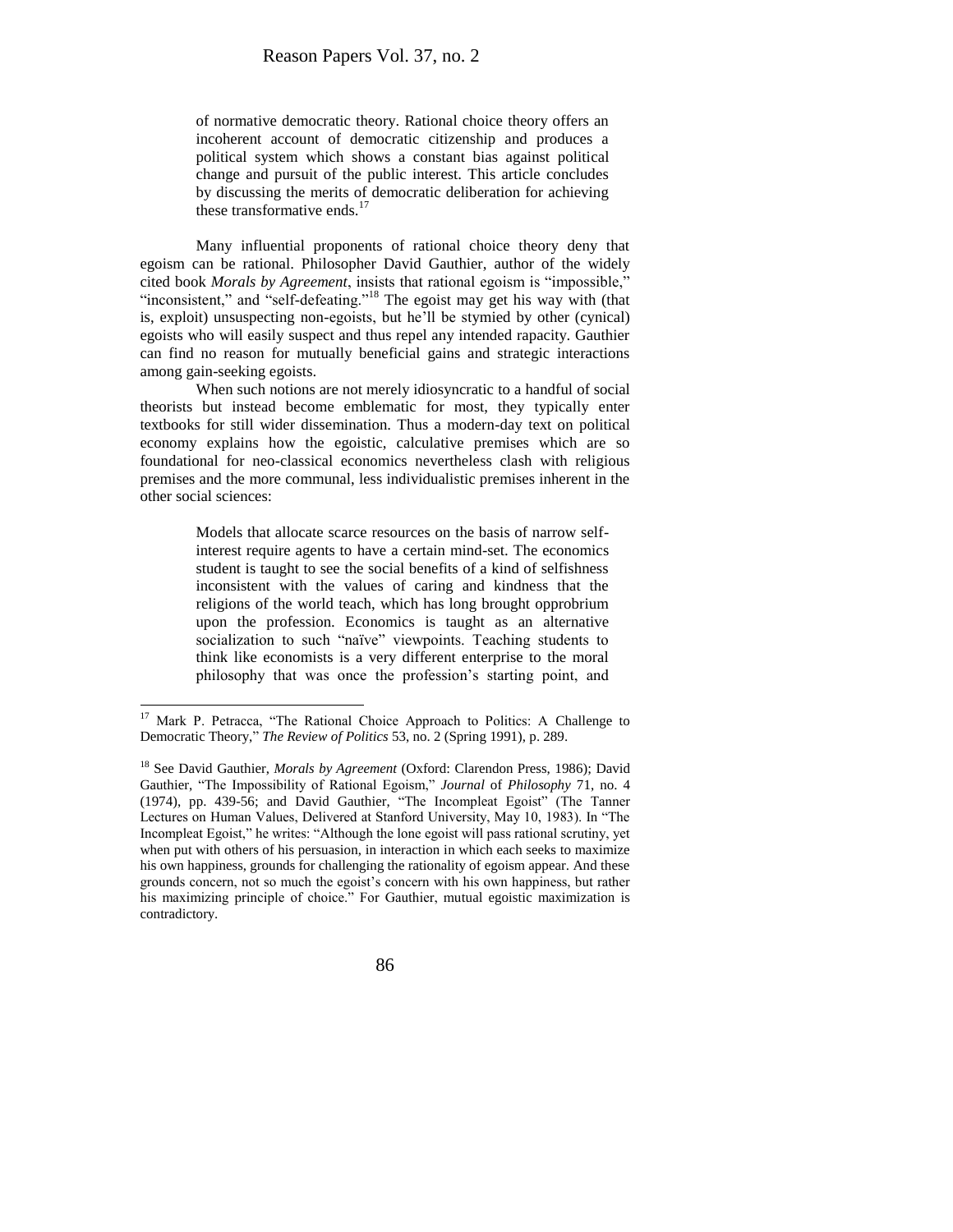different again from the sort of practical knowledge that the business world expects. It is a turn of mind that is often puzzling at best to outsiders. Mainstream economics has been criticized in the wider society for not offering what it once did: guidance to those for whom decency, generosity of spirit, and an inclusive sense of community are valued.<sup>19</sup>

This textbook writer, much like Smith and his successors, presumes that self-interest is in tension with caring, kindness, decency, generosity, or inclusiveness—and furthermore, that there exists an inherent dichotomy between "moral philosophy" and the "practical knowledge" of business. Economic activity, hence economic science, becomes morally suspect, precisely because it is grounded in a despised ethic (egoism, exemplified in business by the profit motive, and by the admonition that profits be not muted but maximized). One possible resolution to this false dichotomy would entail a defense of egoism as both moral and practical, or alternatively, an insistence that business motives truly are, or at least ought to be, unselfish. For those concerned to resolve this dichotomy, the latter path has been the one most taken, yet least plausible.

To better grasp the source of the moral/practical dichotomy in political economy and more easily detect distortions of self-interest, scholars may benefit by a comprehensive taxonomy. I contend that there are at least seven common caricatures of self-interest that arise repeatedly in philosophy, political science, economics, and psychology: the notion of self-interest as automatic, myopic, atomistic, materialistic, hedonistic, antagonistic, and sadistic.

#### *a. Self-interest as automatic*

l

The presumption that self-interest is "automatic" is the essence of "psychological egoism," which holds that everyone is effectively selfish, at all times, regardless of will or choice, and irrespective of what they might otherwise ostensibly claim about their motives. In contrast, "ethical egoism" holds that the pursuit of self-interest is chosen, not automatic, that it takes wisdom and judgment to know what our self-interest entails, some forwardlooking plan to effectuate it, and above all, the that we *ought* to pursue our self-interest. Psychological egoism assumes that people do whatever they wish and thus needn't be counseled or encouraged to pursue their own interests. Adam Smith captures this premise of automaticity when he declares in *The Wealth of Nations* that in all men there exists an innate "propensity to truck barter and trade," although, as we know, he also says we possess countervailing (anti-egoistic) propensities or "principles."

<sup>19</sup> William K. Tabb, *Reconstructing Political Economy: The Great Divide in Economic Thought* (London: Routledge, 1999), pp. 7-8.

<sup>87</sup>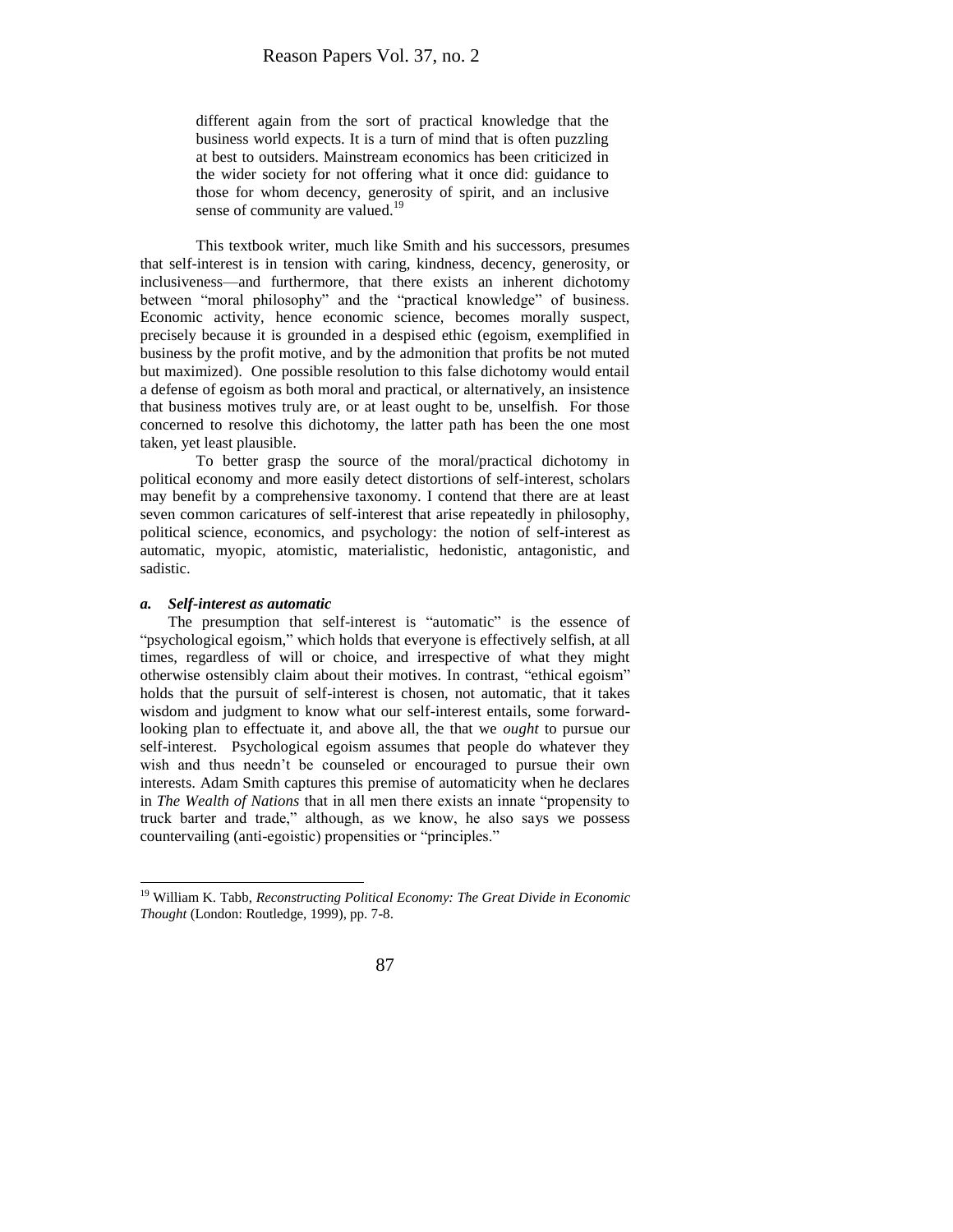The fact that since the dawn of time people have engaged in acts of selfsacrifice, self-immolation, self-destruction, and suicide seems not to deter those who insist that self-interest somehow is an inbred, automatic, and unavoidable motive; ironically, such overtly self-destructive behavior is occasionally attributed to the self-interest motive itself, in the guise of other caricatures, such as that self-interest is inherently myopic, antagonistic, or sadistic.

The view that the self-interest motive is automatic also may contribute to the premise, foundational in public choice theory, that it is more accurate and justifiable, scientifically, to postulate a uniform model of human behavior applicable to both the economic and political realms; after all, if self-interest is truly engrained in all men, politicians cannot be exempt.

If indeed self-interest were "automatic" in the sense of being inbred—that is, an engrained, instinctual, metaphysically "hard-wired" feature of man—it would be like a heartbeat, not something open to choice and thus, by definition, exogenous to morality. It is illogical to speak of a heartbeat as "good or evil." It just is. Yet egoism is simultaneously interpreted as unchosen (automatic) and normatively suspect. Similarly, if all men at all times and places truly possessed some innate "propensity" to produce, trade, and create the wealth of nations, surely they would have begun doing so a few millennia ago, not merely since the Industrial Revolution.

#### *b. Self-interest as myopic*

The presumption that self-interest is "myopic" is the notion that the egoist acts in a short-range, concrete-bound manner, equivalent to the "fly-by-night" operator heedless of the deleterious, longer-term consequences of his arbitrary approach, and ignorant of the harm he inflicts on his social reputation and self-esteem. The traditional admonition that "honesty is the best policy" is seen as appropriate and applicable to all except the scheming egoist, who supposedly sees dishonesty as the best policy. Egoists are typically modeled as prone to lying, cheating, and stealing their way through life, if they can get away with it (and in some game-theoretic set-ups, even when they can't). Such "egoists" are allegedly keen to exploit others and "defect," not trade or cooperate by a long-range view and mutual consent, to mutual advantage. Of course, some people (such as criminals) act in precisely this way, but the question is: Why is this self-defeating approach to life so readily interpreted as being in favor of one's interests?

#### *c. Self-interest as atomistic*

The view that self-interest is "atomistic" is the notion that the truly selfish individual lives as a hermit, or at least wishes he could do so. In this way the egoist is portrayed as solitary, isolated, and solipsistic—whether by choice or hope. Given the enormous potential benefits to be gained by interacting with others whom one finds of value—whether in the commercial, romantic, cultural, artistic, or political realms—and given the fact that so few people actually live alone, cut apart completely from the outer world, it is a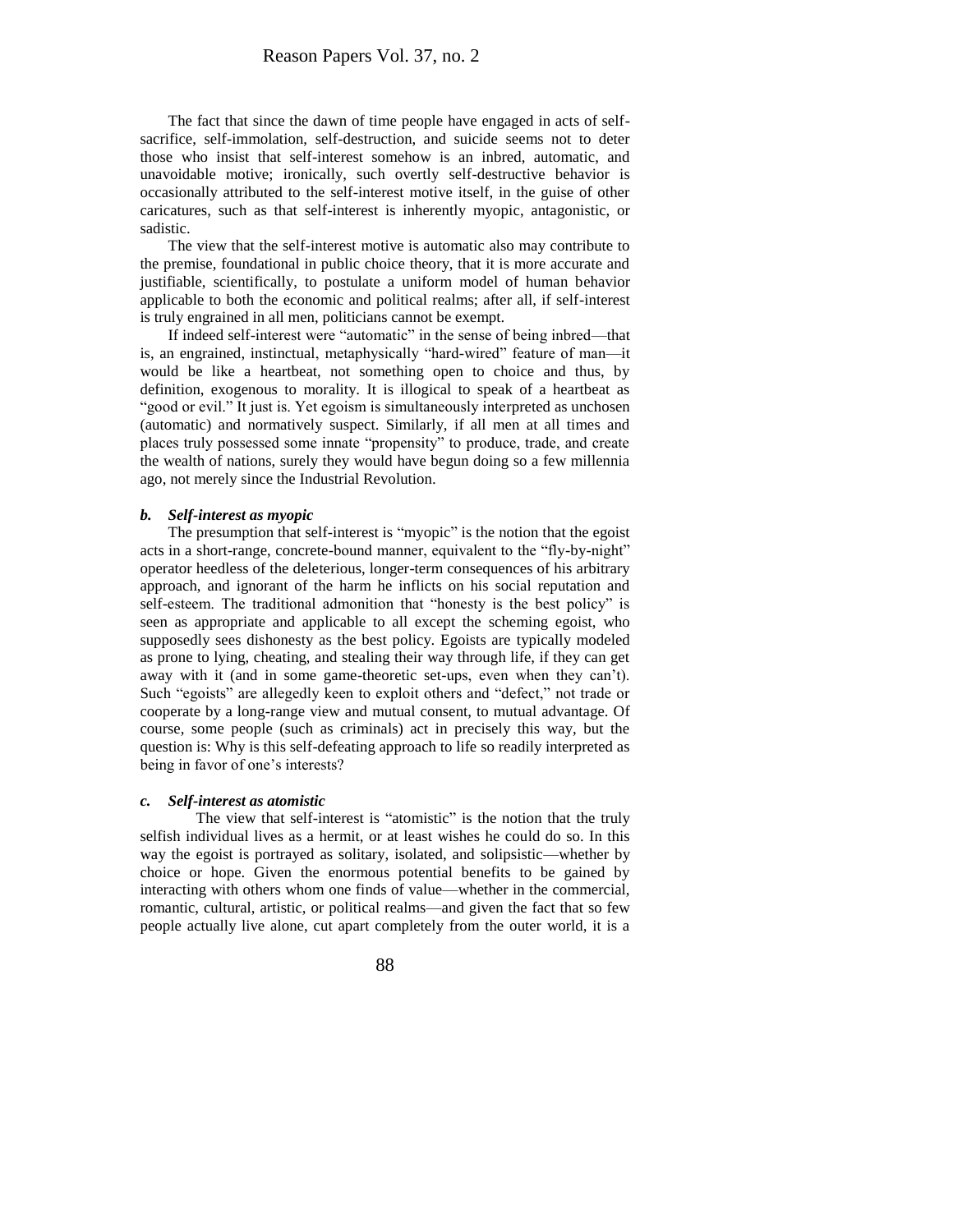wonder that this particular caricature survives in any form. Again, a small fraction of society (recluses) may live and act in this way, but it seems indisputably at odds with the basic requirements of a minimal quality of human life, in a modern world (division-of-labor societies), and incompatible with well-being. Even if some people live this way, it seems more accurate to characterize them as self-depriving ascetics.

#### *d. Self-interest as materialistic*

The belief that the self-interested person is "materialistic"—that is, obsessed with all things commercial and monetary—is perhaps the most common of the seven caricatures. Of course Adam Smith, among other political economists, holds that self-interest, although not moral, nevertheless dominates the commercial sphere, but not the non-commercial sphere. Likewise, Marx sees selfishness as manifested largely in the so-called "cashnexus," and indeed sees such relations cascading into previously nonpecuniary realms. Pertinent, too, is the way in which the profit motive exemplifies self-interest, since it is a motive for gain, not loss. Thus the businessman and banker are seen (and derided) as quintessentially selfish (or "greedy"). Such associations no doubt contribute to the belief that self-interest *ipso facto* pertains exclusively to matters commercial and monetary. Stories of those engaged personally in "conspicuous consumption" or "keeping up with the Joneses" also seem to involve a money motive, although such behavior seems less selfishly secure or prideful than it does other-oriented and insecure.

Yet self-interest surely pertains, in no small degree, to noncommercial realms of life also—to family, friendship, romance, leisure time, and the like. Gary Becker, late professor of economics at the University of Chicago, became prominent by insisting that the self-interest motive is both operative and appropriate in such non-commercial relations and activities,  $20$ thus advancing an economic "imperialism" which elicited sharp criticism from those insisting that egoism already exerts a sufficiently dangerous and corrupting influence in the commercial realm.

#### *e. Self-interest as hedonistic*

 $\overline{a}$ 

Closely associated with the notion that the typical egoist is myopic that is, acts in a short-range, concrete-bound manner—is the notion that he mainly pursues pleasures and abjures pain, where pleasure is commonly conflated with that which is licentious. Thus Bernard de Mandeville's famous formulation that supposedly "egoistic" desires—for drunkenness, reckless gambling, and prostitution—are "private vices" that are transformed, magically, into "public virtues."<sup>21</sup> Yet vices they remain. The caricature of

 $20$  See, for example, Gary S. Becker, "Altruism, Egoism and Genetic Fitness: Economics and Sociobiology," *Journal of Economic Literature* 14, no. 3 (September 1976), pp. 817-27.

<sup>21</sup> Bernard de Mandeville, *The Fable of the Bees or Private Vices, Publick Benefits*, 2

<sup>89</sup>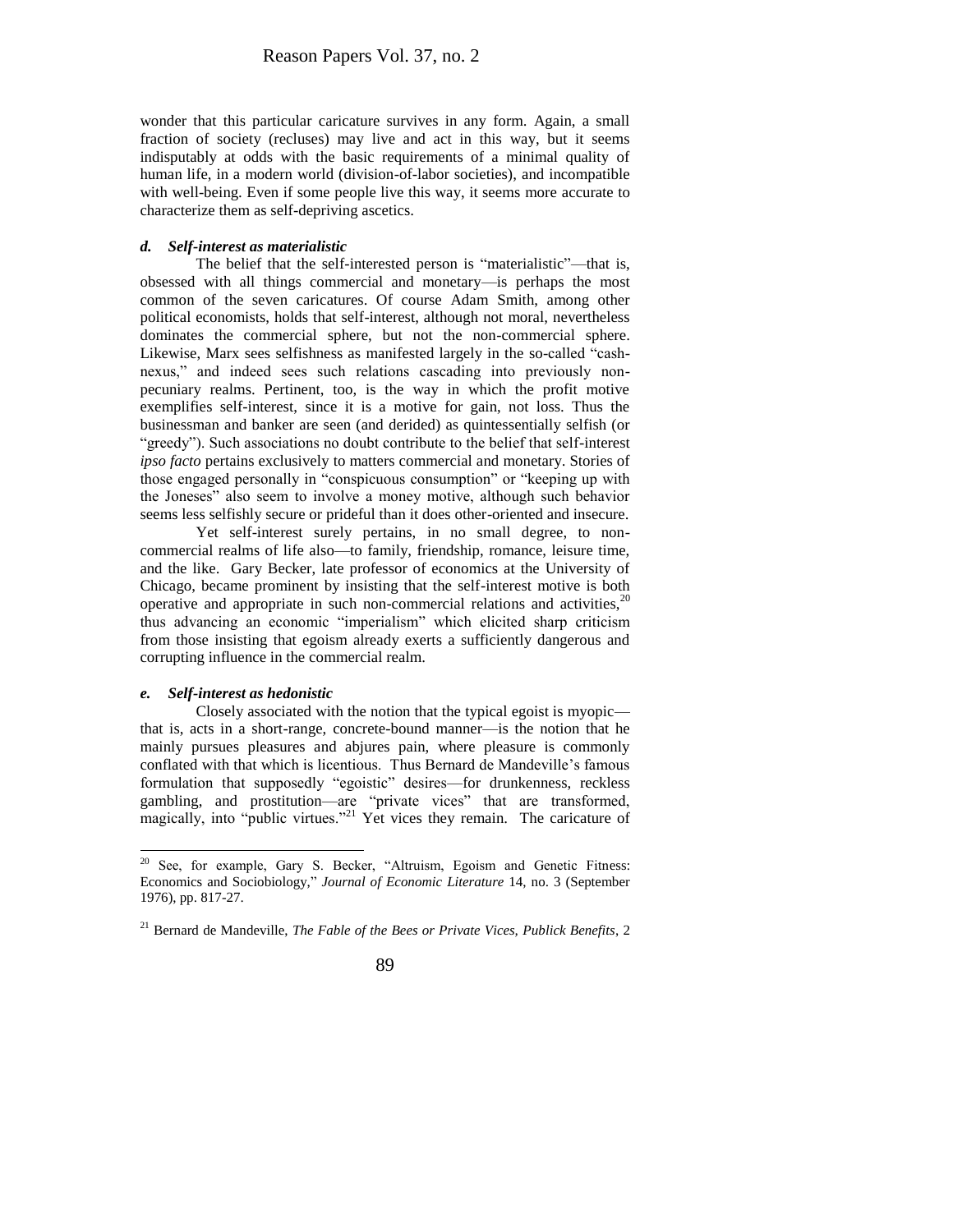egoist-as-hedonist portrays men as unable or unwilling to foresee a longer run pain (such as a hangover or liver disease) resulting from a perpetual pursuit of short-run pleasure (inebriation), and equally unable or unwilling to endure short-term pain (such as dental work) to achieve a longer-run benefit (sound, pain-free teeth). Lost in this caricature is an Aristotelian conception of the individual who flourishes not only in a polity, but also through rational judgment, self-love, and the realization of potential for a long-term, enduring happiness.

#### *f. Self-interest as antagonistic*

Critics of egoism insist that it necessarily entails a state of nearperpetual conflict among men and their various interests—especially in headto-head competitions where none can gain without others losing—in a "dogeat-dog" or "zero-sum" society. The caricature is common in sports settings, where, obviously, only one team can win and those players observed as most helpful to their team winning are heralded as "unselfish," with the odd implication that were they instead selfish, they would prefer that their team lose. Competition is always seen as inimical to cooperation, and yet should cooperation arise among competitors, it is typically denounced as a detrimental "collusion" and a conspiracy against the public. For plausibility, this caricature counts on belief in other caricatures, including that egoism is automatic (so inter-personal conflict is unavoidable), myopic (so potential ways of cooperating aren't visible), atomistic (resentment over having to act in a social setting in the first place), or hedonistic (some take pleasure in the suffering or misfortune of others, as with *schadenfreude*).

#### *g. Self-interest as sadistic*

 $\overline{\phantom{a}}$ 

The harshest criticisms of egoism portray it as overtly sadistic, even sociopathic or psychotic. This caricature subsumes others in a summary, condemnatory judgment. Burglars, rapists, and murderers, we know, are commonly described, especially by those unaware of a perpetrator's character, as "selfish" and sadistic loners. According to Robert Hare, a criminal psychologist, a common trait of psychopaths is "egocentricity," which is "closely associated with a profound lack of empathy [and] an inability to construct a mental and emotional 'facsimile' of another person."<sup>22</sup> Another notable medical study concludes that sociopathic traits exist more in corporate executives than in the general public: "psychopathy was positively associated with in-house ratings of charisma/presentation style," such as "creativity, good strategic thinking and communication skills," but "negatively associated

vols. (Indianapolis, IN: Liberty Fund, 1988), accessed online at: [http://oll.libertyfund.org/titles/1863.](http://oll.libertyfund.org/titles/1863)

<sup>22</sup> Robert D. Hare, *Without Conscience: The Disturbing World of the Psychopaths among Us* (New York: Guilford Press, 1999), p. 44.

<sup>90</sup>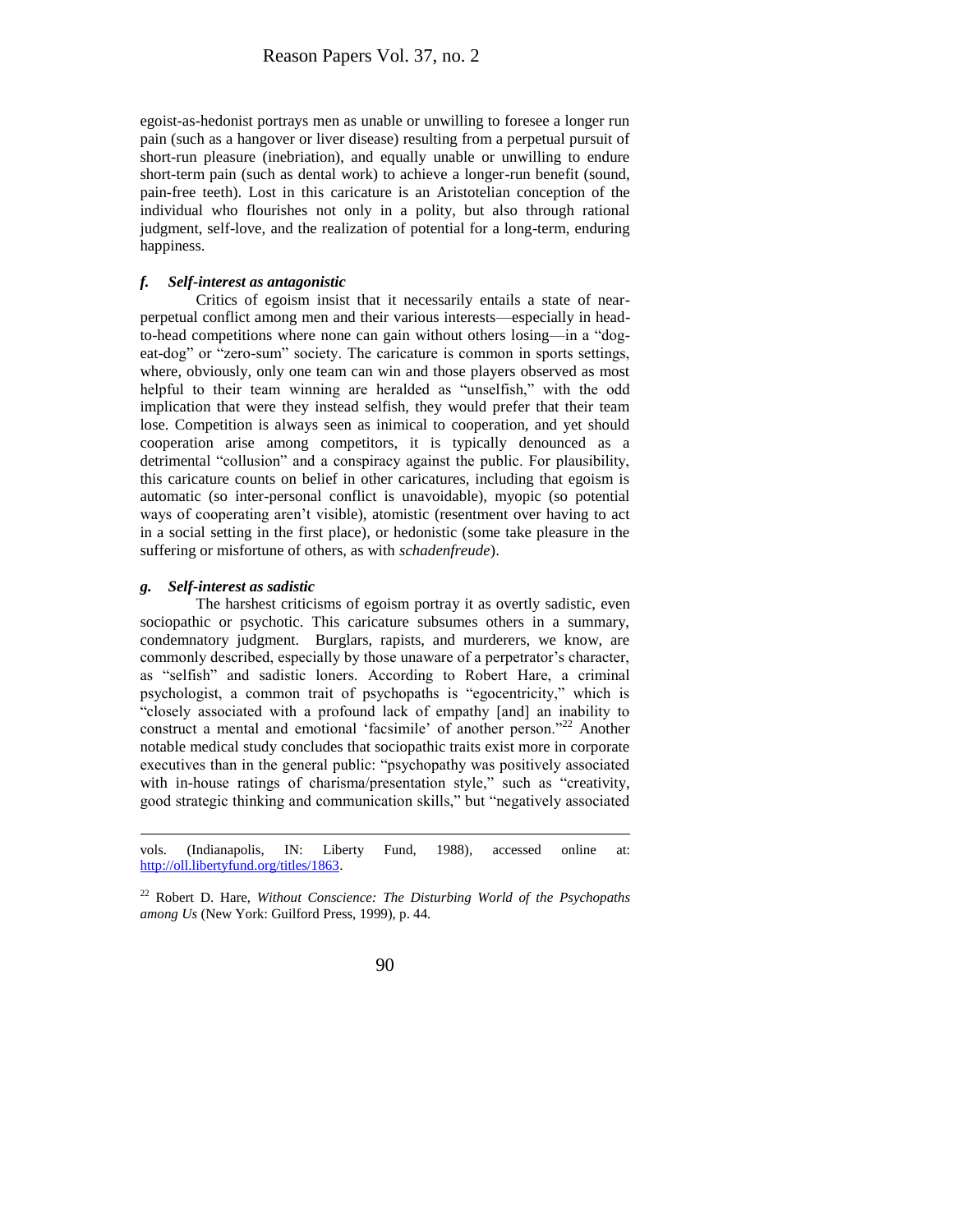with ratings of responsibility/performance," including "being a team player" and "management skills."<sup>23</sup>

According to Henry Aaron, writing when he was director of economic studies at the Brookings Institution, "a critically important human characteristic is the capacity for self-reference" and "actions of all kinds consumption, work, leisure, social interactions—help each of us to form images of ourselves as part of our effort to achieve self-respect." Yet humans also "derive satisfaction" from "hurting others who hurt them," Aaron contends, and people also use others "as means to their own egoistic pleasure," and "indeed, the substantial absence of others' utilities from one's own [utility function] is a passable definition of a sociopath.<sup> $24$ </sup>

#### **3. Egoism in Two Realms**

 $\overline{\phantom{a}}$ 

Egoism not only is frequently caricatured, but also deeply reviled, especially by ethicists. According to James Rachels, author of a widely used university textbook on moral philosophy, ethical egoism is "simply a wicked view" and "incompatible with a principle which expresses the social-political ideal of human freedom."<sup>25</sup> Elsewhere, he declares that "anyone who accepts ethical egoism will be forced to abandon that principle." His loaded definition of ethical egoism has it saying that "the right thing for anyone to do, on any occasion, is whatever would promote his own interest, no matter how [detrimentally] other people's interest would be affected," and has it advising that "each of us should take the attitude that other people simply don't matter, expect insofar as they are useful to us." No wonder, then, Rachels can assert egoism to be "a pernicious doctrine which goes against some of our most central moral beliefs."<sup>26</sup> He employs the caricature that selfish persons are atomistic or care nothing even for others whom they might value.

The *Oxford English Dictionary* defines "caricature" as a "grotesque or ludicrous representation of persons or things by exaggeration of their most characteristic and striking features . . . . An exaggerated or debased likeness, imitation, or copy, naturally or unintentionally ludicrous."<sup>27</sup> What purpose could animate the knowing distortion of a key concept in a discipline of such

<sup>26</sup> James Rachels, "Two Arguments Against Ethical Egoism," *Philosophia* 4, nos. 2-3 (April-July 1974), pp. 297-98.

<sup>27</sup> *The Compact Oxford English Dictionary*,  $2^{nd}$  ed. (Oxford: Oxford University Press, 2002), p. 214.

 $23$  S. Babiak, C. S. Neumann, and Robert D. Hare, "Corporate Psychopathy: Talking the Walk," *Behavioral Science Law* 28, no. 2 (2010), p. 174-93.

<sup>24</sup> Henry J. Aaron, "Public Policy, Values, and Consciousness," *Journal of Economic Perspectives* 8, no. 2 (Spring 1994), p. 15.

<sup>25</sup> James Rachels, "Ethical Egoism," in James Rachels, *The Elements of Moral Philosophy*,  $4^{th}$  ed. (New York: McGraw-Hill, 2002), chap. 6, pp. 76-90.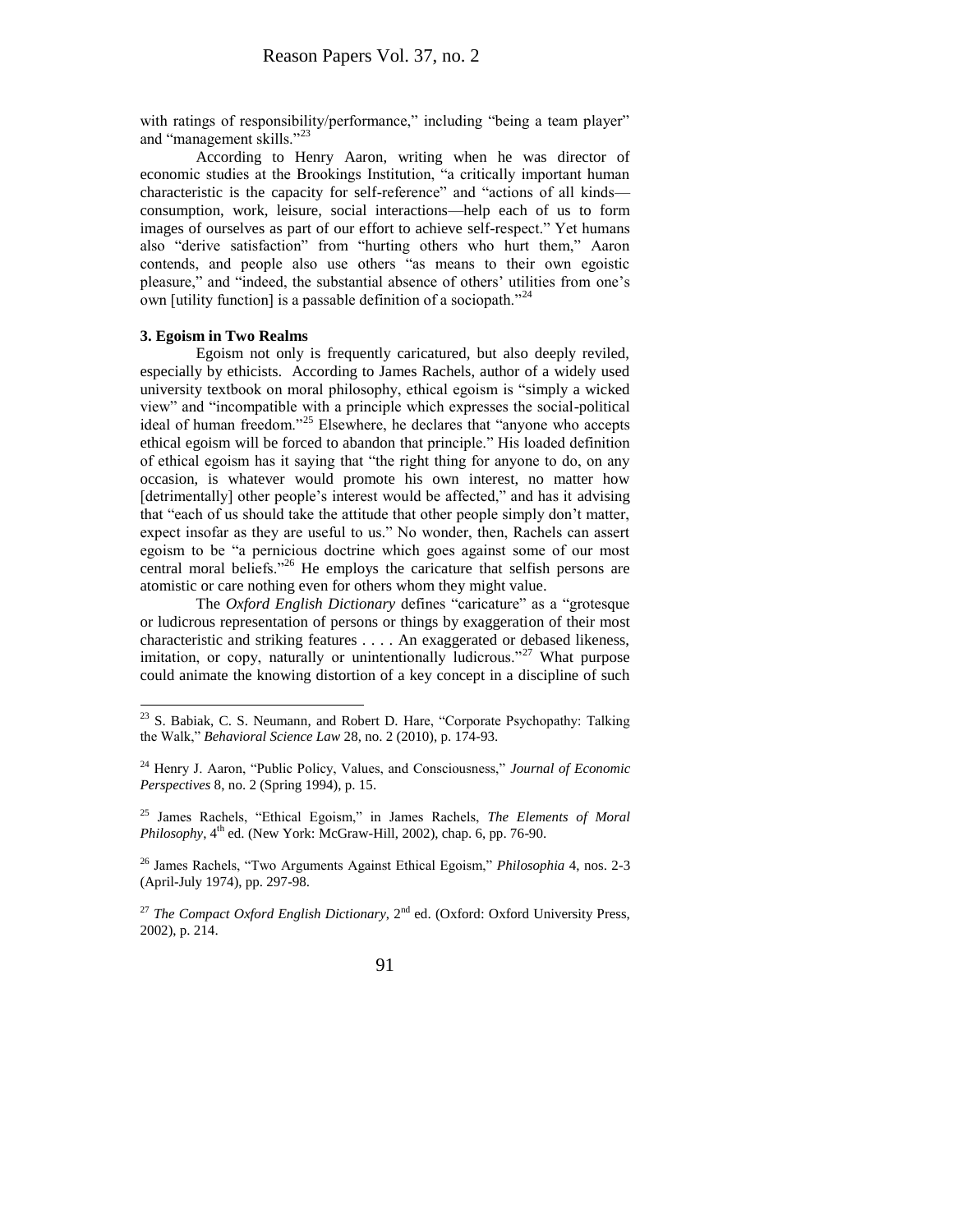great potential consequence as normative theory? Science, in its basic assumptions and methods, necessarily must abstract essential and relevant features from the innumerable details of reality, in order to build simplifying models that can illuminate otherwise obscured phenomena. But there is little science or objectivity in the practice—common in conventional treatments of ethical egoism—of resorting to grotesque caricature, exaggeration, ridicule, and name-calling. A resort to caricature in a case like this is akin to attacking a straw man, which is not an advanced scientific method, but instead an elementary logical fallacy.

Although ethical egoism has been almost universally and loudly disdained for centuries, more often than not it has been assumed to be the dominant motive in the economic rather than political realm. Despite the influence of the public choice paradigm on political science since the 1960s, the discipline continues to model private sector actors as selfish and motivated by an unsavory private interest, and to model public sector actors as selfless servants motivated by a moral public interest. The rise of behavioral economics in recent decades reflects a desire to weaken or overthrow any remaining model of the rational, self-interested actor, and seems driven by an eagerness to revive standard critiques of self-interest, if not as immoral *per se*, then at least as a motive prone to cognitive dissonance, personal bias, and incorrigible error.

The persistence of asymmetric behavioral assumptions for the economic realm (private interest, egoism) and political realm (public interest, altruism) may be attributable to the fact that many public choice theorists share the suspicions of self-interest felt by those who insist on interpreting it by grotesque caricature. Self-interest, public choice theorists often imply, corrupts the economic realm and engenders "market failures" which necessitate government restraint, but they explicitly claim that it equally corrupts the political realm and thus engenders "government failures" which necessitate constitutional restraint. Here exists a contradiction to their typical view that self-interest has positive effects in the economic realm. An "invisible hand" is occasionally invoked by public choice theorists, to sanitize allegedly dirty, vice-pursuing private hands; some contend that a "curious alchemy" transforms dispersed, self-interested acts into a general and common good.<sup>28</sup> Recall that the aim of alchemists was to transform *base* metals into precious metals; used here, the metaphor portrays egoism as a base (low, crude, dirty) morality. Rent-seeking—the exploitative pursuit of special favors from corrupt politicians—also is modeled as "selfish" behavior, which brings "market failure," whereas in fact such activity is invited by un-statesman-like government failure (inequality before the law). Regardless, so long as antiegoist caricatures are condoned, honor will be considered impossible, in

 $\overline{\phantom{a}}$ 

<sup>&</sup>lt;sup>28</sup> See Geoffrey Brennan and James M. Buchanan, "The Normative Purpose of Economic 'Science': Rediscovery of an Eighteenth Century Method," *International Review of Law and Economics* 1, no. 2 (December 1981), p. 160.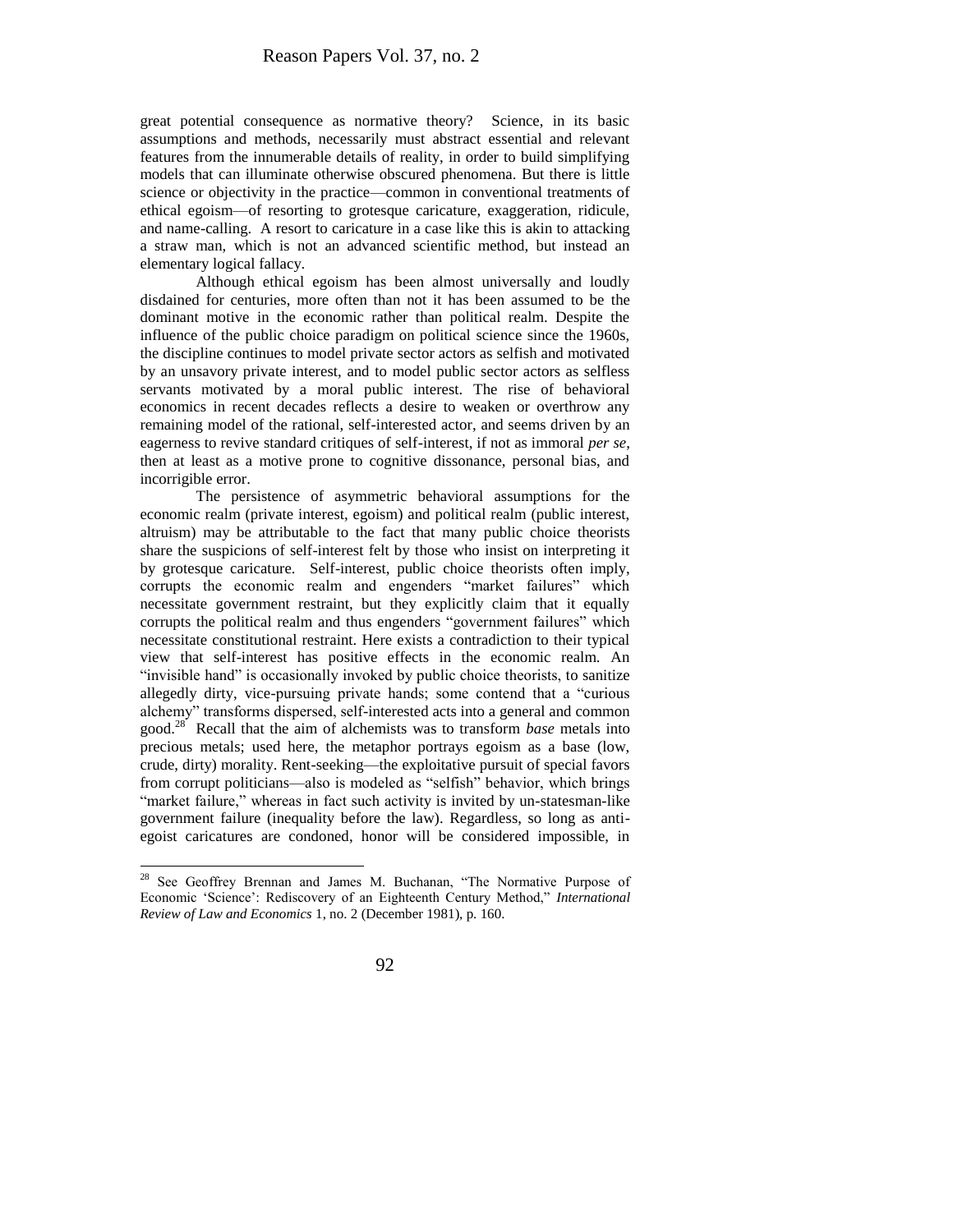markets or in politics; morally productive icons become as impossible in the economic realm as ethically worthy statesmen in the political realm. A pox is cast on both houses, causing a polemical stasis, while egoism (and markets) are still left morally undefended.

Public choice theory mostly agrees with the conventional interpretation that self-interest is either amoral or immoral, and rarely questions its caricatures; it only insists that *all* actors, in all realms, be modeled, equally, as egoists. By this polemical strategy an anti-egoist animus against markets persists, even in the otherwise market-friendly paradigm of public choice, but worse, there is added a special, perhaps even fully justified insight that political actors today also cannot be admirable or trustworthy; there is permitted, then, a modeling of opportunistic politicians wedded to myopic expediency, but no modeling of a principled statesman (unless rendered as a rare and selfless hero). Yet it could be in the rational selfinterest of political actors to be statesmen-like—at least *outside* the context of democracy or of any system in which self-interest is distrusted and punished, while demagoguery is applauded and rewarded. Unwilling to abandon the explanatory power of the self-interest axiom, public choice theorists nevertheless seem to feel guilty about using it, and try to mask its meaning or restrict its applicability. Taken far enough, such guilt and deflection can sap the vitality of public choice research programs.

#### **4. Altruism**

Adding to the conceptual confusion stemming from grotesque caricatures of self-interest is the misrepresentation that has occurred over the decades of the meaning of its antonym: altruism. Today the connotation of altruism is "benevolence," "kindliness," or "regard for others." The term is now commonly interpreted as the antonym of egoism, if only because of the caricature of egoism as atomistic. If the egoist is to be the loner who cares not for others and doesn't even interact with them, a concept is necessarily required to describe, in contrast, the behavior of most (normal) people—that is, those concerned for other people, who care deeply for some of them (loved ones) and superficially for others of them (potential trading partners in a *quid pro quo*), even while caring little or not at all for many others besides (total strangers).

"Altruism" has become the main concept used to characterize merely "other-regarding" perspectives and behaviors, so that by now it might be said, for example, that "he is an egoist, but he *also* cares about others, so he *also* has altruistic motives." Some behavioral theorists stress, quite rightly, that it is "unrealistic" to suggest that men are *only* egoistic, for men, they observe, *also* care about others (thus are also "altruistic")—or it is "unrealistic" to insist that men are always selfish and hurtful toward others, for they are *also* benevolent and kindly (thus also "altruistic"). But this approach, ostensibly more "balanced" and "nuanced" in its assessment of the "full range" of human behaviors and motives, in no way questions or refutes the prejudicial caricatures of egoism; indeed, the approach uses those caricatures, for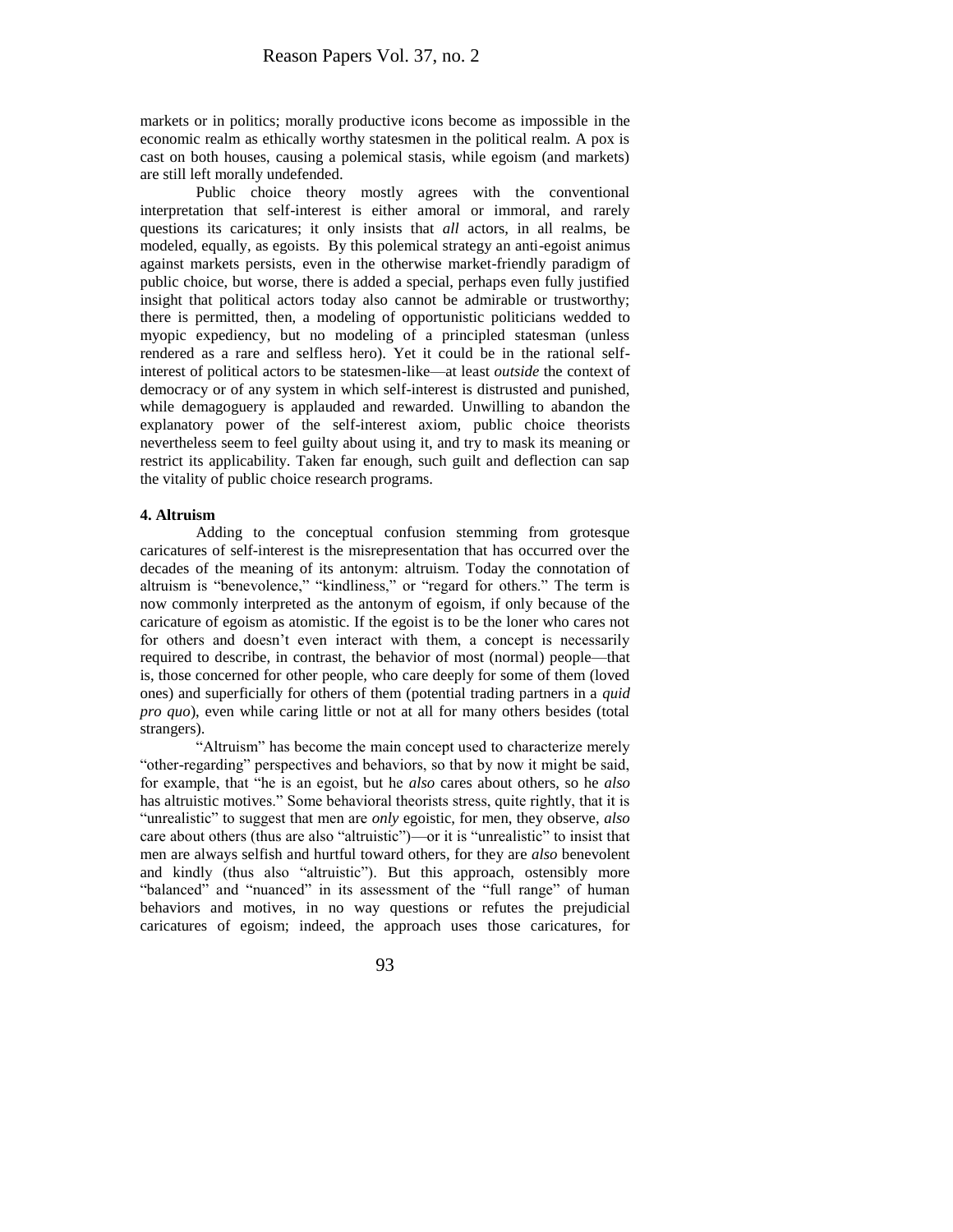otherwise it would be unnecessary to insist that egoists may feel for others, if by egoist it is meant, quite innocently, one who merely seeks to be the primary (though not always the sole) beneficiary of his own actions.

That such a misrepresentation of the meaning of altruism has evolved over the decades is readily apparent when one consults the relevant writings of Auguste Comte, who coined the term "altruism" (as well as "sociology"). Theorizing in the mid-nineteenth century, Comte was a positivist who sought to bring science to bear on all of the social sciences, including ethics and politics. Specifically, he sought a secular basis for ethics, but without abandoning the essence of Christian preachments, especially regarding the supposed evils of egoism and the love of money-making.

In coining "altruism"—literally, "other-ism"—Comte was not seeking some extraneous synonym for benevolence or kindliness, but rather an antonym for a certain caricature of egoism (as latent antagonism toward others). If, as Comte misconceives it, egoism were to mean *a primary concern for oneself at the expense of others*, altruism could be coined and promulgated to mean, conversely, *a primary concern for others at the expense of oneself*. Altruism, for Comte, does not mean benevolence toward others, but *selfsacrifice*—effectively, malevolence toward oneself. According to Comte, we all have a "constant duty" (i.e., unchosen obligation) "to live for others" and we should all be "servants of Humanity, whose we are entirely." To live for others, not for self, Comte asserts, is "the definitive formula of human morality," and from that it follows that "all honest and sensible men, of whatever party, should agree, by a common consent, to eliminate the doctrine of rights." Altruism "cannot tolerate the notion of rights, for such a notion rests on individualism." For Comte "[rights] are as absurd as they are immoral," so "the whole notion [of rights] must be completely put away."<sup>29</sup>

Comte recognizes crucial links among egoism, individualism, and rights—links that few theorists, before or since, have been able (or willing) to acknowledge—but of course Comte *opposes* each concept and counsels, instead, altruism, collectivism, and duties. Philosopher Tara Smith, in contrast, explicates the egoism-individualism-rights linkage while *endorsing* its three elements.<sup>30</sup>

It is arguable that important theoretic relevance attaches to the etymology of the term "altruism." This is not mere semantics. Altruism is a valid concept that captures a real (and in medieval times, widely practiced) human motive: self-sacrifice. In modern times religious "suicide bombers" are similarly motivated, albeit also inflicting collateral damage on others. It should be obvious that in Comte's sense, self-sacrifice differs substantially

<sup>30</sup> Tara Smith, "The Egoism of Rights," in Tara Smith, *Moral Rights and Political Freedom* (Lanham, MD: Rowman & Littlefield Publishers, 1995), pp. 61-84.



<sup>29</sup> Auguste Comte, *The Catechism of Positive Religion*, trans. Richard Congreve (London: John Chapman, 1852), pp. 309, 313, 332, and 333.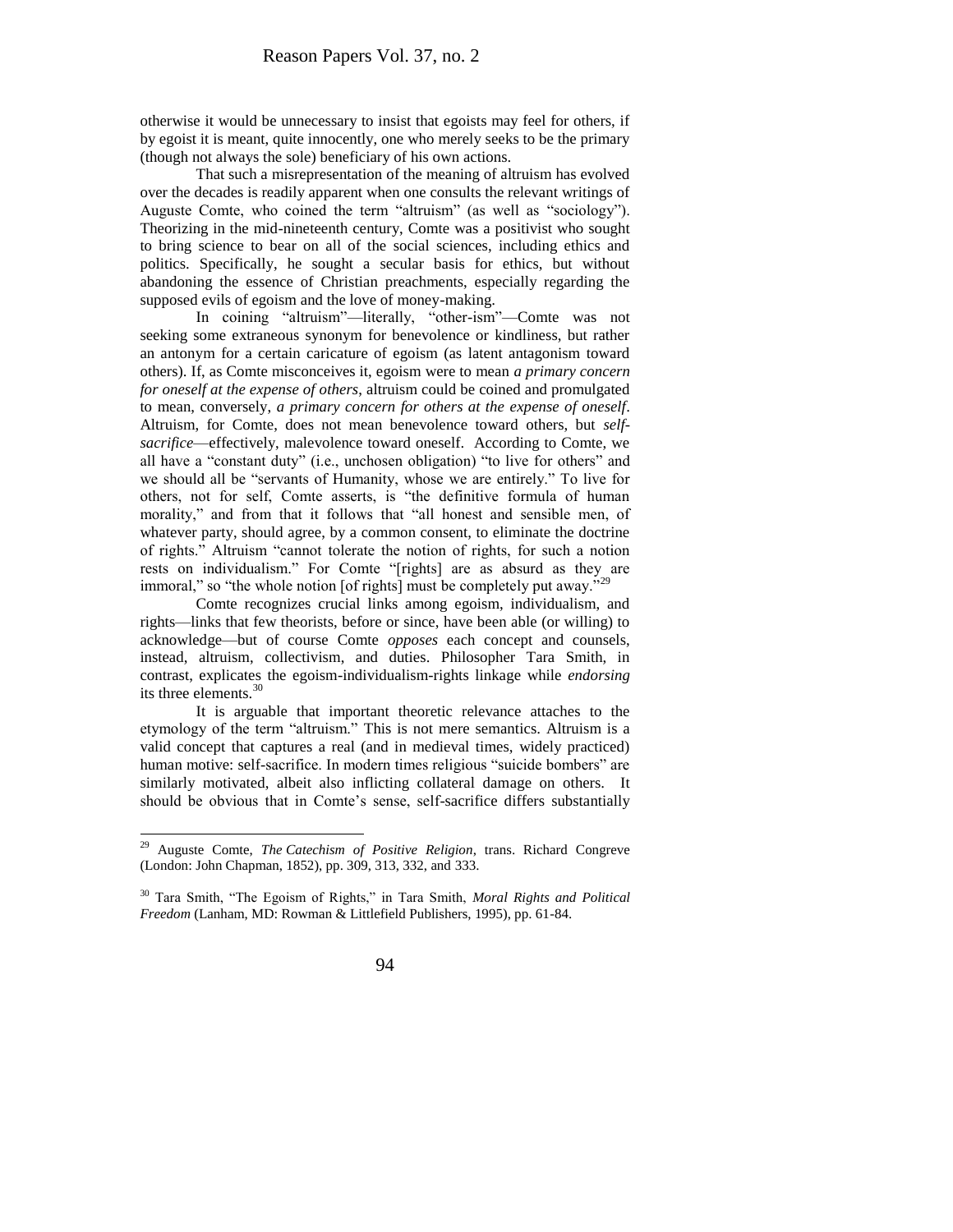and in kind not only from egoism—whether caricatured as a motive inherently antagonistic toward others, or instead portrayed reasonably as an innocent, primary concern for one's own well-being—but also from benevolence and kindliness, since self-sacrifice bespeaks a malevolence toward self, and rarely conveys real benefits to collectors of sacrifices. Comte seems to glimpse this crucial difference, and it likely motivated his effort to coin a new term which, until then, had not existed to capture fully the essence of self-sacrifice, let alone as a devoted way of life (the "ism" in altruism).

This is not to suggest that altruism constitutes a proper (i.e., lifepromoting) ethic; at minimum, it is a valid antonym for egoism. To the extent that egoism is caricatured as involving the sacrifice of others to oneself, altruism in Comte's sense definitely (and accurately) involves the opposite: the sacrifice of oneself to others. Even if egoism is construed *legitimately* as having a superior concern for one's own well-being without harming or sacrificing others, Comte's altruism entails an opposite, abiding motive: perpetual sacrifice of oneself to others. In Comte's sense, "sacrifice" means surrendering or renouncing a higher value for a lesser one.

In the decades after Comte coined the term altruism, theorists transformed it into the less severe, less selfless motive we know it to connote today; in time, Comte's original intent of altruism as self-sacrifice came to mean, merely, "caring for others." Something was lost in the process not only because it is plausible and reasonable for a self-interested individual to care about others—and selfishly so, if such others are "loved ones" (and "nonloved others" are left free and unmolested)—but also because self-sacrifice is not truly an act of benevolence or kindliness, least of all to the person (self) being sacrificed. A conflation of two terms that denote opposite motives risks a misinterpretation of human behavior, and hence also of social science. No economist today assumes that market-makers are altruistic in Comte's sense; they know that even the elementary law of supply and demand is nonsensical if self-sacrificing, loss-seeking market participants buy high and sell low, if firms seek to minimize profit (or maximize loss), or if households try to minimize their utility (or maximize their disutility). Yet social scientists generally, perhaps feeling the need to deploy the term "altruism" in its nonsacrificial sense, implicitly deride egoism, while eliding the cultural role played by altruism in Comte's sense.

Perhaps the most egregious portrayal of egoism is that which reads it out of the realm of possible moral codes altogether, by claiming that it is "amoral." Thus it is often written that "one acts egoistically or *instead*, morally." Here is one account of this stipulation:

> In the moral philosophy of the last two centuries, altruism of one kind or another has typically been regarded as identical with moral concern. When self-regarding duties have been recognized, motivation by duty has been sharply distinguished from motivation by self-interest. Accordingly, from Kant, Mill, and Sidgwick to Rawls, Nagel, and Gauthier, concern for our own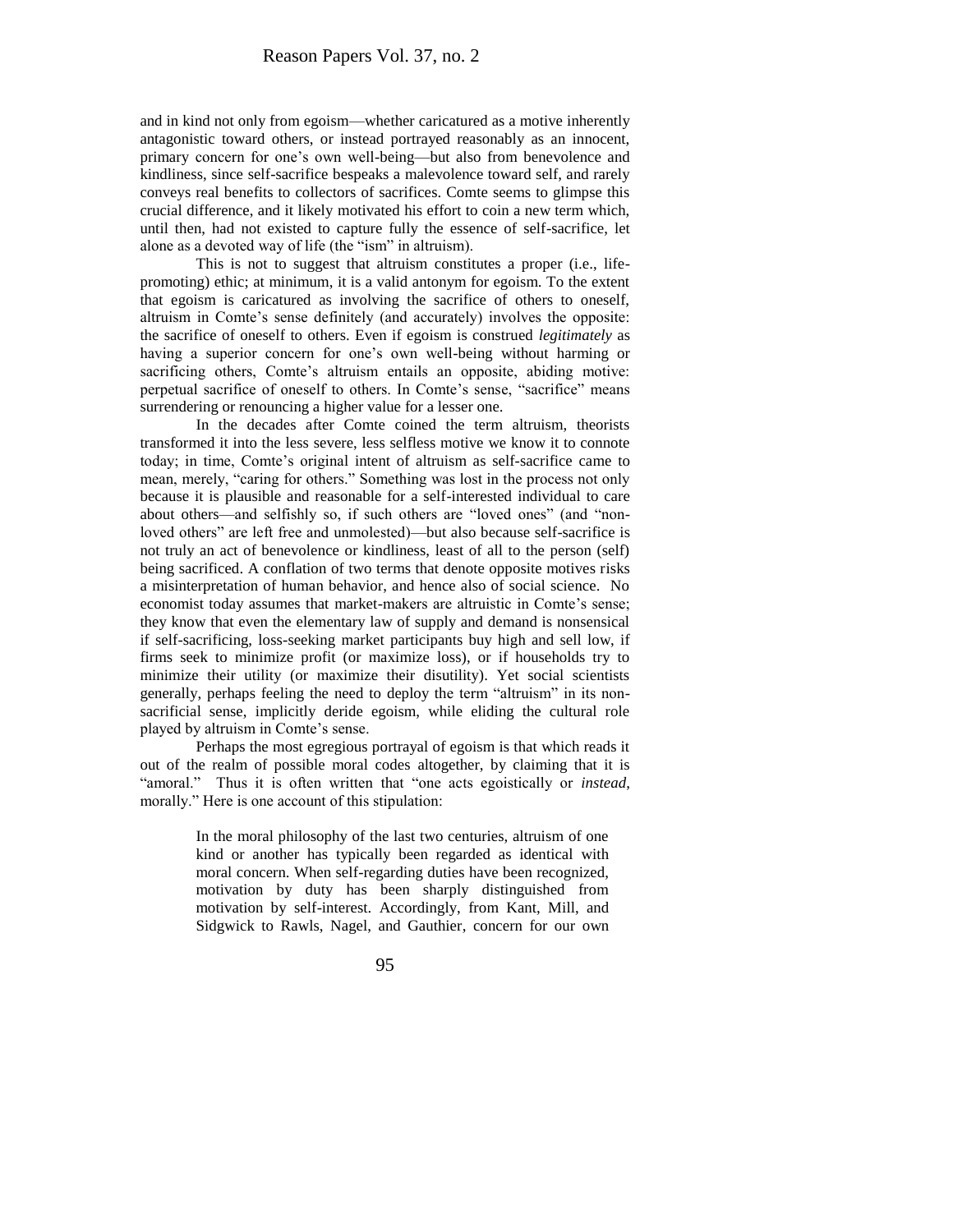interests, whether long-term or short-term, has typically been regarded as intrinsically non-moral. So, for example, although Thomas Nagel regards both prudence and altruism as structural features of practical reason, he identifies only the latter as a moral capacity, prudence being merely rational, long-term egoism. Similarly, John Rawls and David Gauthier contrast self-interest and other non-tuistic interests—interests that are independent of others' interests—with moral interest. We are morally permitted, no doubt, to act out of self-interest within certain constraints, but such acts can have no intrinsic moral worth. Pursuit of our own interests out of duty (if there is such a duty) does have intrinsic moral worth, but such pursuit, by hypothesis, cannot be motivated by self-interest. Self-interested pursuit of our own interests as such, no matter how realistic, farsighted, temperate, honest, or courageous, cannot be intrinsically moral. And this remains the case even if self-interest motivates us to perform other-regarding acts: only those other-regarding acts that are (appropriately) motivated by others' interests count as moral, because only such acts are altruistic.<sup>31</sup>

This approach necessarily also conflates morality with altruism: the good is said to consist only in living for and serving others, even, if necessary, sacrificially. This erroneous stipulation—that egoism is no part of ethics, while altruism is its essence—was systematically adopted by Kant, and as such has had lasting power and influence. Today the premise runs throughout a widely used textbook that seeks to synthesize moral theory, economic analysis, and public policy.<sup>32</sup> Notably, *The Oxford English Dictionary* avoids this error; it not only classifies egoism as a type of morality, but defines it neutrally as "the theory which regards self-interest as the foundation of morality. Also, in practical sense: Regard to one's own interest, as the supreme guiding principle of action; systematic selfishness. In recent use opposed to altruism."<sup>33</sup> Nothing in this definition implies that egoism is automatic, atomistic, or antagonistic; that primacy for one's own interests necessarily invades or degrades the interests of others; that egoism entails sacrificing others to oneself; or that it is incompatible with benevolence, humanity, or kindness to strangers.

#### **5. The Missing Link: Substantive Rationality**

 $\overline{\phantom{a}}$ 

<sup>33</sup> *The Compact Oxford English Dictionary*, 2nd ed., p. 498.

<sup>31</sup> Neera Kapur Badhwar, "Altruism versus Self-Interest: Sometimes a False Dichotomy," *Social Philosophy and Policy* 14, no. 1 (1993), pp. 226-63.

<sup>32</sup> See Daniel M. Hausman and Michael S. McPherson, *Economic Analysis, Moral Philosophy and Public Policy* (Cambridge, MA: Cambridge University Press, 2006).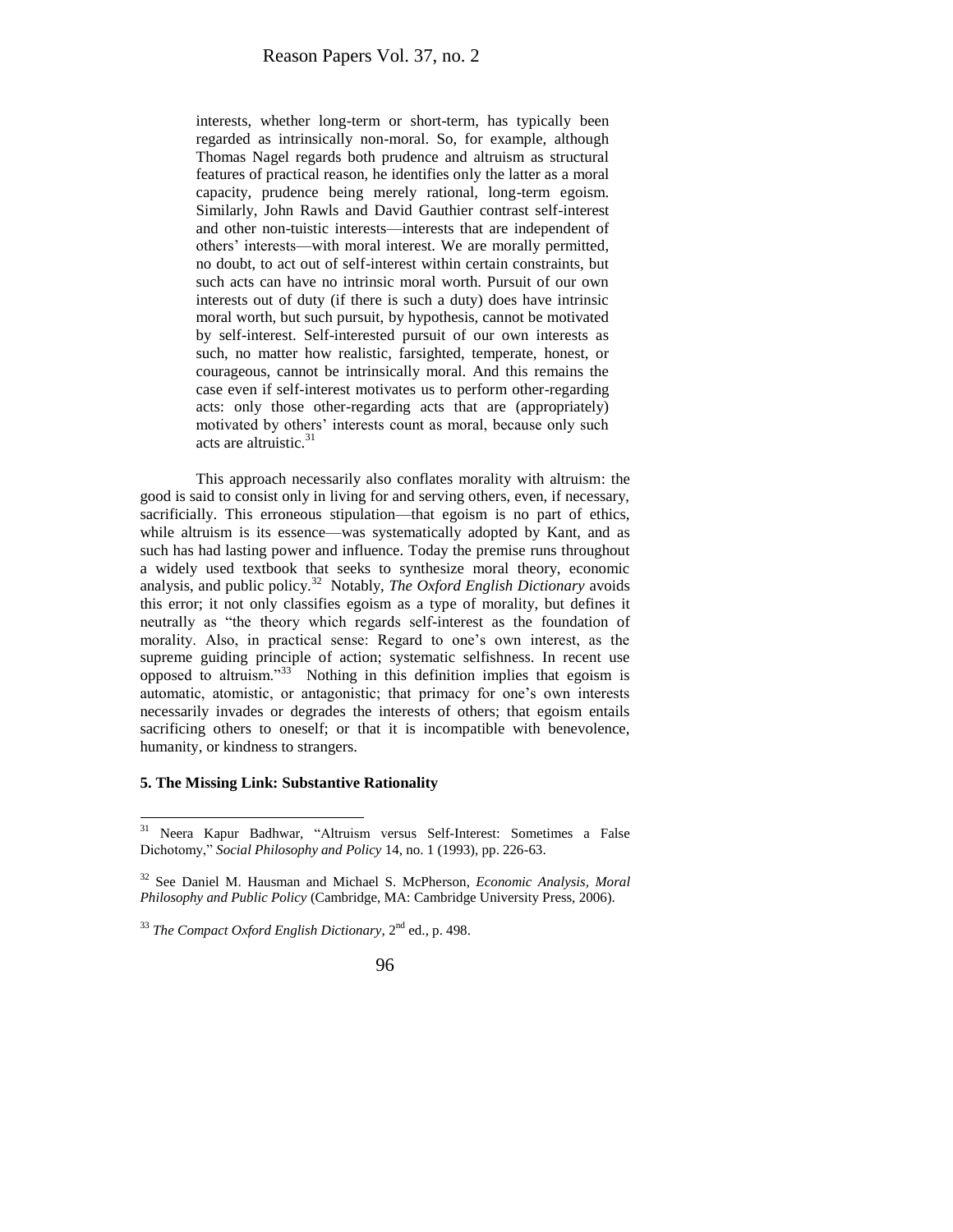Having examined seven common caricatures of self-interest, the asymmetry by which they are applied (or not) in the private and public sectors, the long-term transformation (and misrepresentation) of the term "altruism" to the point of obscuring behavioral analysis, we next hypothesize a likely cause of the caricatures: the presumption that actors, whether in the economic or political realm, are generally non-rational in a substantive sense. If so, rational choice theory, which stresses rationality only in its instrumentalprocedural (not substantive) sense, can provide little in the way of counterargument.

Rationality, according to neo-classical economics, entails a bare minimum requirement of procedural consistency. Reason is modeled as purely *instrumental*, as a faculty that assists us merely in deciding which *means* are necessary or optimal for the achievement of preferred *ends*, but ends themselves are not to be questioned, least of all by any appeal to *substantive* reason. Most social science theorists deny the possibility of substantive rationality, which is the idea that certain broad ends are objectively rational for every human to pursue and achieve, if they wish to survive and flourish, while other ends are irrational and demonstrably detrimental to well-being.

Instrumental rationality is said to "work" for purposes of explaining and predicting behavior, as long as preferences are complete and transitive. As in the caricature of egoism-as-hedonism, this conception of rationality insists that desires be taken, if necessary, as arbitrary, subjective primaries, not amenable to the test or sanction of any rule of (substantive) reason. On this view, preference-satisfaction is assumed to be equivalent to personal wellbeing, even if preferences might include sloth, free-riding, self-immolation, masochism, or a life of crime. Likewise, a political actor's occupational wellbeing is presumably advanced by preferences for dishonesty, power-lust, seizures of power, and even tyrannical rule. Tastes, desires, and preferences are to be taken seriously, yet as inexplicable and exogenous, with the minimal requirement that at least they be held consistently and deployed efficiently as means to any ends whatsoever.

In contrast, Ayn Rand defends rational egoism and sees reason as both instrumental *and* substantive. She defines rationality as "man's basic virtue, the source of all his other virtues," while "man's basic vice, the source of all his evils, is the act of un-focusing his mind, the suspension of his consciousness, which is not blindness, but the refusal to see, not ignorance, but the refusal to know. Irrationality is the rejection of man's means of survival and, therefore, a commitment to a course of blind destruction; that which is anti-mind, is anti-life." As for morality, she argues that "just as man cannot survive by any random means, but must discover and practice the principles which his survival requires, so man's self-interest cannot be determined by blind desires or random whims, but must be discovered and achieved by the guidance of rational principles." This is "a morality of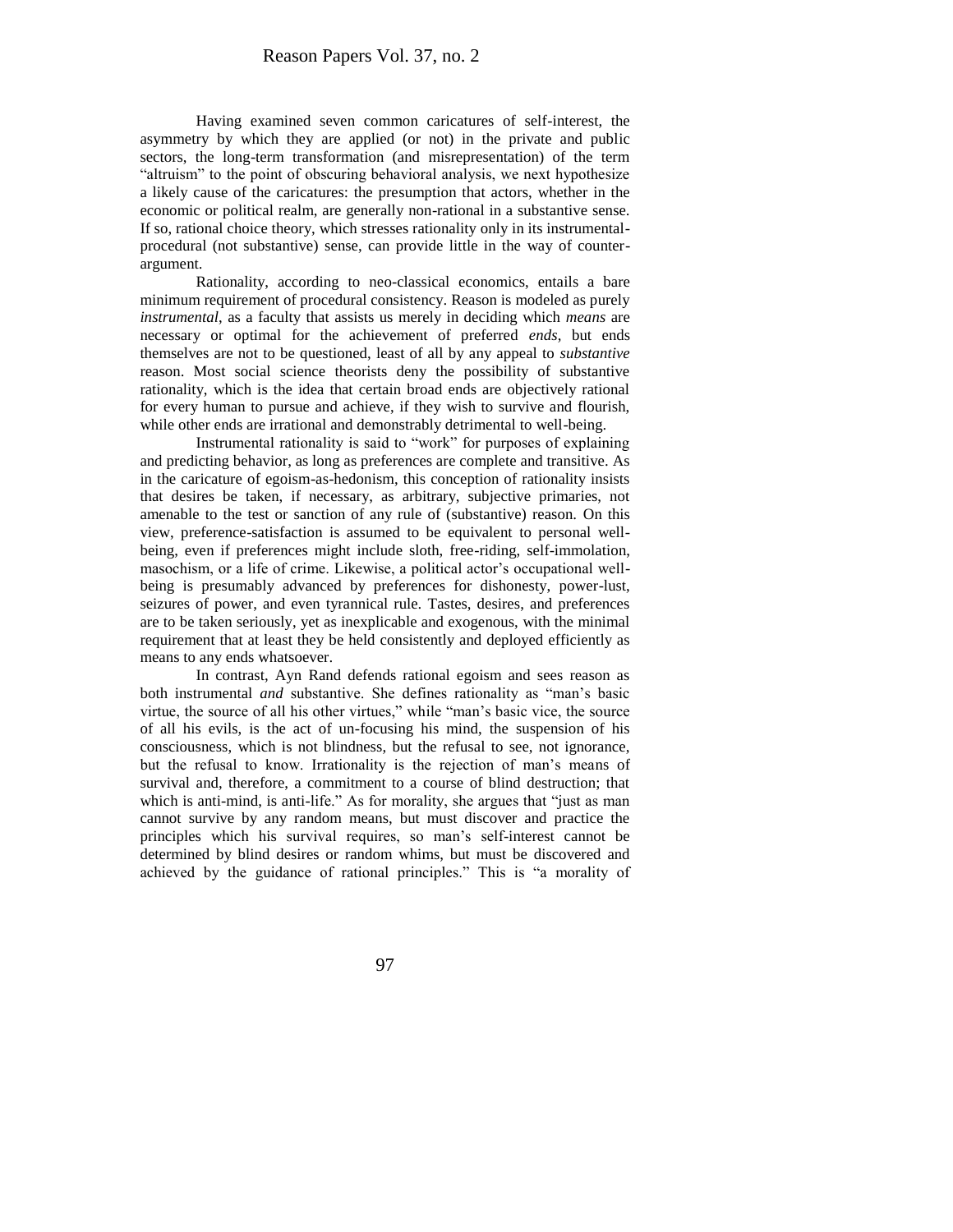rational self-interest—or of rational selfishness."<sup>34</sup> In Rand's view, "rational self-interest" actually expresses a redundancy, but a necessary one given widespread caricatures of self-interest; objectively, there is no way of acting in one's genuine self-interest other than rationally, with respect to both means and ends. The intuitions (perhaps, secret wishes?) of egoism's caricaturists notwithstanding, it is not in one's rational self-interest to lie, cheat, steal, freeride, rape, or murder (as I shall argue below). Nor is this a matter of a costbenefit calculus, but a matter of principle, especially to the consistent egoist namely, the one who cares deeply about maximizing his own self-esteem, an esteem not borrowed from what others might witness. For Rand creating values by "rational selfishness" entails "the values required for man's survival qua man—which means: the values required for human survival—not the values produced by the desires, the emotions, the 'aspirations,' the feelings, the whims or the needs of irrational brutes, who have never outgrown the primordial practice of human sacrifices, have never discovered an industrial society and can conceive of no self-interest but that of grabbing the loot of the moment."<sup>35</sup> Rand contends that "human good does not require human sacrifices and cannot be achieved by the sacrifice of anyone to anyone. It holds that the rational interests of men do not clash—that there is no conflict of interests among men who do not desire the unearned, who do not make sacrifices nor accept them, who deal with one another as traders, giving value for value."<sup>36</sup> Unlike those who ignored or softened Comte's meaning of altruism, Rand took it as he presented it,  $37$  and thus interpreted it as incompatible with liberty and rights.

The conventional, popular view of self-interest, itself a mere echo of what intellectuals have been claiming for centuries, is both wrong and misleading, according to Rand:

> The meaning ascribed in popular usage to the word "selfishness" is not merely wrong: it represents a devastating intellectual "package-deal," which is responsible, more than any other single factor, for the arrested moral development of mankind. In popular usage, the word "selfishness" is a synonym of evil; the image it conjures is of a murderous brute who tramples over piles of corpses to achieve his own ends, who cares for no living being and pursues nothing but the gratification of the mindless whims

 $35$  Ibid., p. 31.

<sup>36</sup> Ibid.

l

<sup>37</sup> Robert L. Campbell, "Altruism in Auguste Comte and Ayn Rand," *The Journal of Ayn Rand Studies* 7, no. 2 (2006), pp. 357-69.

<sup>34</sup> Ayn Rand, *The Virtue of Selfishness: A New Concept of Egoism* (New York: Signet/New American Library, 1964), p. 25.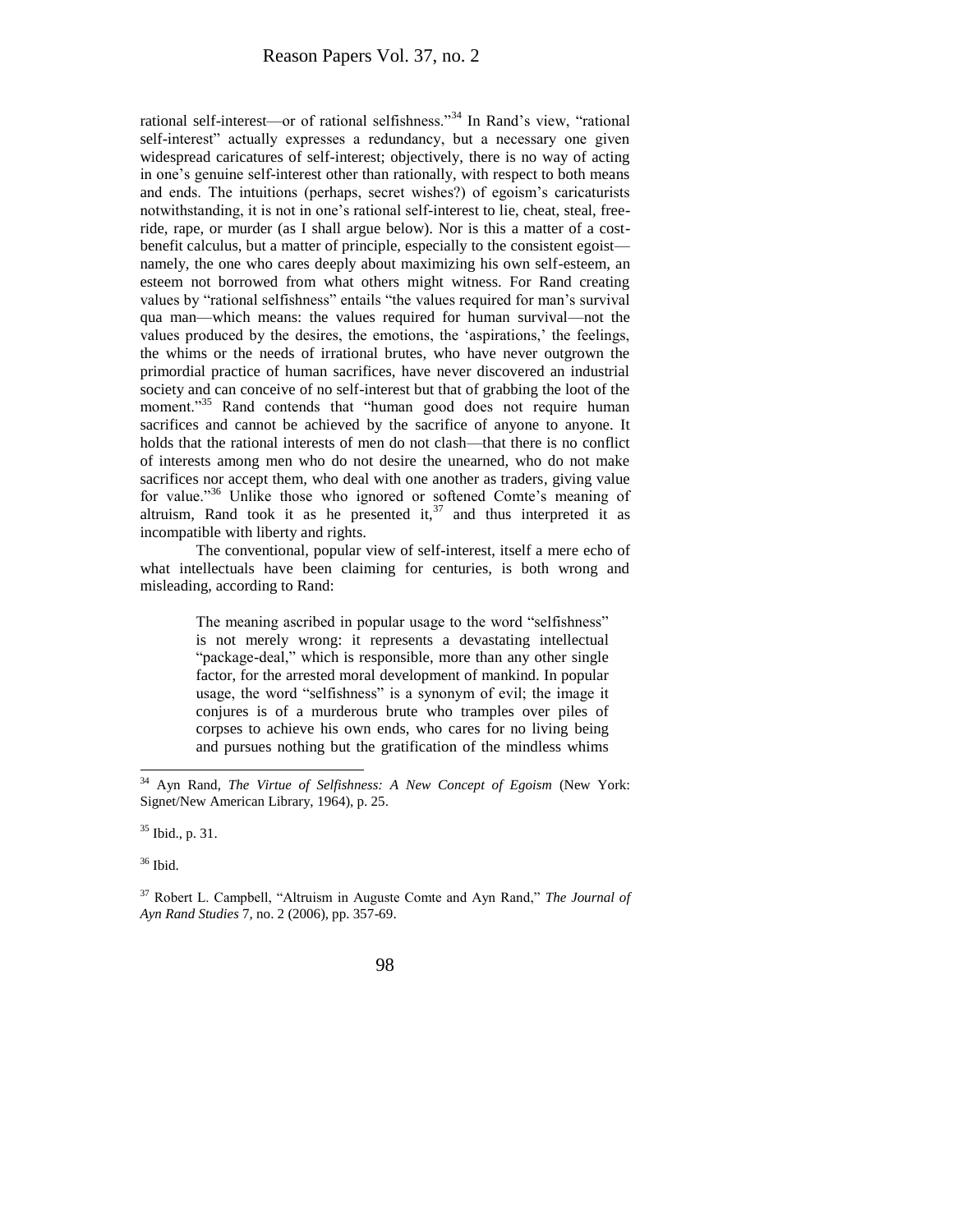of any immediate moment. Yet the exact meaning and dictionary definition of the word "selfishness" is: concern with one's own interests. This concept does not include a moral evaluation; it does not tell us whether concern with one's own interests is good or evil; nor does it tell us what constitutes man's actual interests. It is the task of ethics to answer such questions.  $38$ 

Returning to the seven common caricatures of egoism—that it is automatic, myopic, atomistic, materialistic, hedonistic, antagonistic, or sadistic—it is now perhaps easier to recognize how and why none is plausible if reason (both instrumental and substantive) guides self-interest—that is, if self-interest is *enlightened*, and if what is under examination is not some grotesque distortion of reality, but what some have referred to as "self-interest *properly* understood." Perhaps not surprisingly, even critics of egoism have found it necessary, on occasion, to concede that they are speaking of "selfinterest *narrowly* understood," which means "understanding" by the dropping of context (the context of reason), or a failure to tell the *truth*, the *whole* truth, and nothing *but* the truth. To drop context is both to misunderstand and to misrepresent. At root, caricatures of self-interest constitute what is *improperly* understood about human motives; as such they fail to provide an objective, satisfactory base for social science.

The caricature which asserts that self-interest is *automatic* is perhaps the most obvious example of the exclusion of reason from the account; if egoistic motives are automatic, they are innate, instinctual, engrained, impulsive, and unchosen—on the level of the animalistic, not the humanistic. The caricature which posits self-interest as *atomistic* denies the rational value individuals may obtain by living, interacting, and trading with others in society (so long as it is, largely, a just and peaceful society). The caricature which sees self-interest as *myopic* sees not very far at all, for it fails to recognize that the truly rational individual thinks, plans, and acts with a longrange view, taking into account as best he can not only the immediate but also the intermediate and ultimate consequences of his approach to life.

The caricature which assumes that self-interest is exclusively *materialistic* ignores the rational and mutual benefits that individuals enjoy from non-material, "spiritual" relations with others, such as in families, friendships, romances, the arts, and recreation. The caricature which assumes that self-interest must be *hedonistic* also assumes that individuals lack the reason and foresight to know that short-term pleasures (say, inebriation) can yield longer-term pains, or that short-term pains (say, dental work) can yield longer-term gains. The caricature which claims that self-interest is *antagonistic* fails to realize that no genuine conflicts are possible among truly rational individuals. Such individuals are those who are aware of the existential inescapability of competition in any society, of the fact that in more advanced, division-of-labor societies there are greater, not fewer opportunities



<sup>38</sup> Rand, *The Virtue of Selfishness*, p. vii.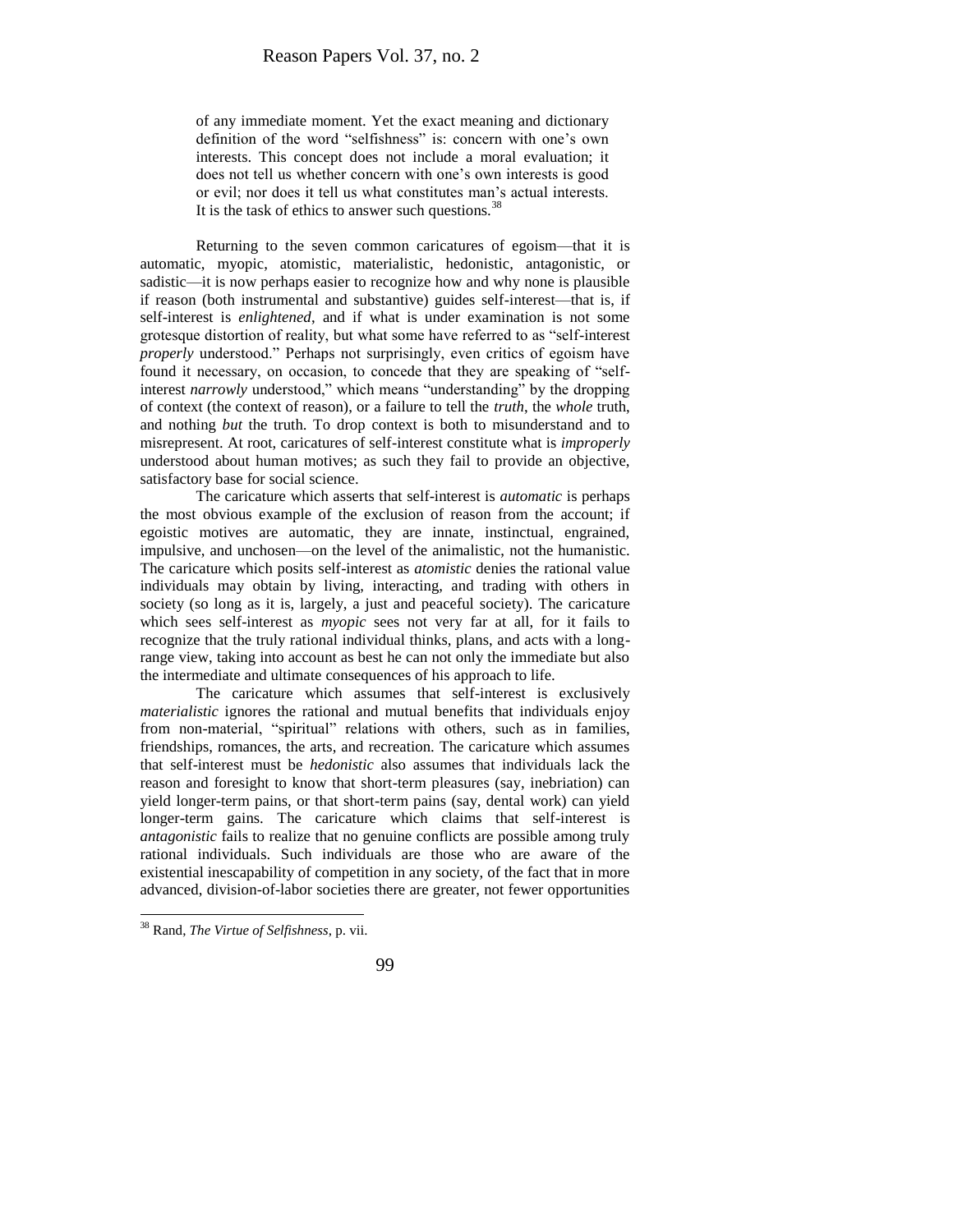for trade by mutual consent to mutual advantage, and aware also that if some individuals cannot on occasion abide or cooperate with others, at least in an open society none is compelled to do so and thus each may freely and peacefully "go their separate ways." Ironically, such anti-egoists as the communitarians or the proponents of "deliberative democracy," who insist that successful societies somehow must dovetail toward a "shared community of interests" or a unitary voice, may foster the same type of antagonisms which they routinely attribute to egoistic wrangling.

Perhaps the most cartoonish caricature—that self-interest is *sadistic*  or pathological—evades a deeper truth that the harming of innocents is detrimental to the perpetrator not only because it eliminates a potential value and trading-spiritual partner, but more deeply because it is detrimental to a perpetrator's self-esteem. As Rand once argued, "Self-esteem is reliance on one's power to think. It cannot be replaced by one's power to deceive. The self-confidence of a scientist and the self-confidence of a con man are not interchangeable states, and do not come from the same psychological universe. The success of a man who deals with reality augments his selfconfidence. The success of a con man augments his panic."<sup>39</sup> Those who believe that sadism, whether practiced interpersonally or politically, benefits the perpetrators, also fail to acknowledge that self-interest, by definition, entails a right to self-defense, and that sadists of every type (but especially political tyrants) are typically repelled, deposed, jailed, or killed.

#### **6. "Homo Economicus"**

*Homo economicus*, or "economic man," has a lengthy lineage in political economy, beginning with John Stuart Mill in the mid-nineteenth century. As a stylized construct or "ideal type," it depicts the average man or representative economic actor as being both rational and self-interested, yet with the term "rational" conceived in purely instrumental terms and the term "self-interest" caricatured. To the extent that *homo economicus*—or for that matter *homo politicus* ("political man")—provides an indispensable cornerstone for the edifice of modern economics, public choice, or rational choice theory, those sciences stand or fall not only based on their perceived realism (or lack thereof), but also on their perceived morality (or lack thereof).

Beginning with Mill, "economic man" has been presented as an essentially unreal character, thus rendering it prone to dismissal and criticism not only by theorists predisposed to disdain reason and egoism, but also by those sympathetic to reason and egoism and who insist that theory be grounded in facts, not fantasies. In Mill's construct,

> [w]hat is now commonly understood by the term Political Economy is not the science of speculative politics, but a branch of

<sup>39</sup> <sup>39</sup> Ayn Rand, "Honesty," in Harry Binswanger, ed., *The Ayn Rand Lexicon: Objectivism from A to Z* (New York: New American Library, 1986), accessed online at[: http://aynrandlexicon.com/lexicon/honesty.html.](http://aynrandlexicon.com/lexicon/honesty.html)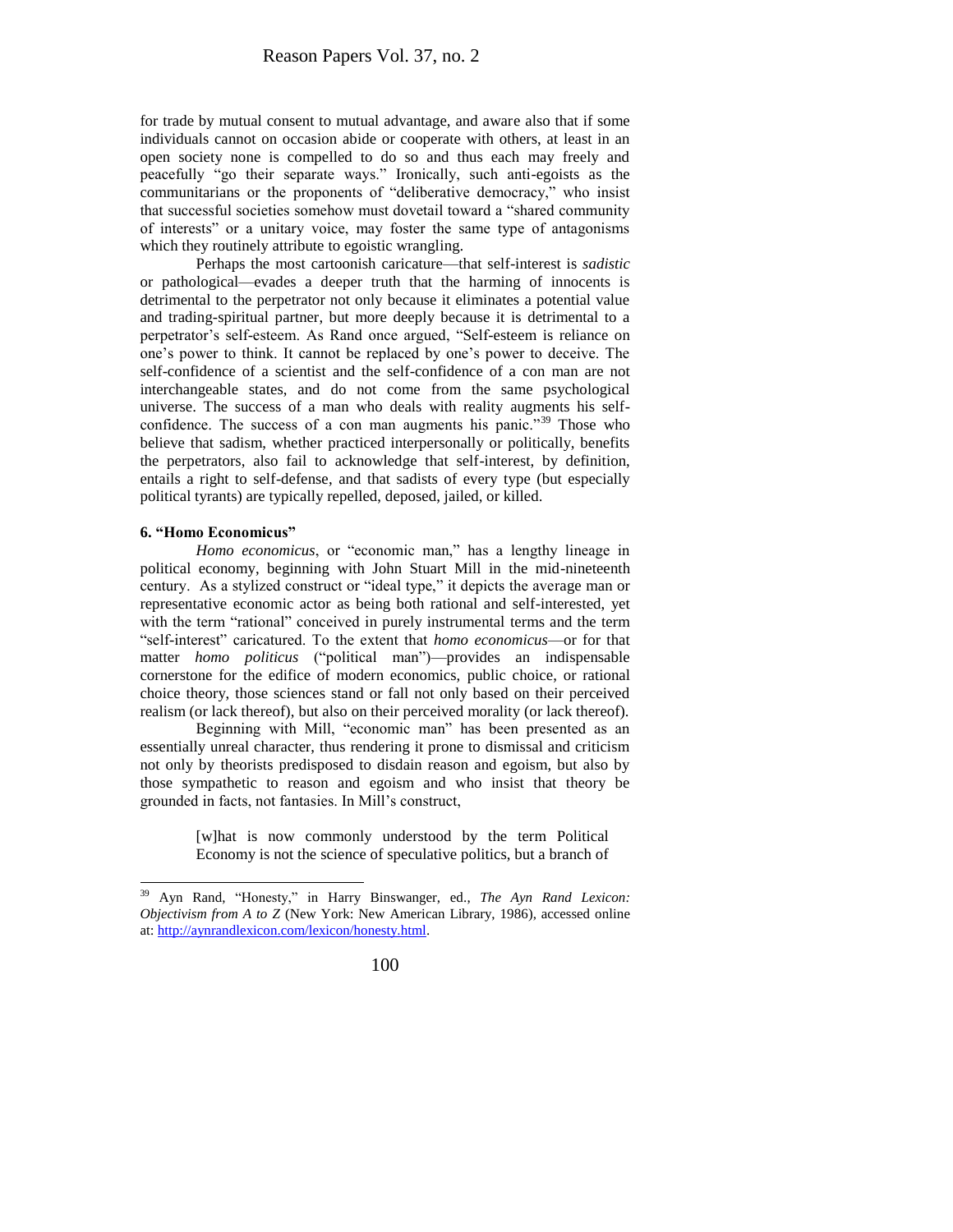that science. *It does not treat of the whole of man's nature* as modified by the social state, nor of the whole conduct of man in society. It is concerned with him *solely as a being who desires to possess wealth*, and who is capable of judging of the comparative efficacy of means for obtaining that end. It predicts only such of the phenomena of the social state as take place in consequence of the pursuit of wealth. *It makes entire abstraction of every other human passion or motive*. . . . All these [market] operations, though many of them *are really the result of a plurality of motives*, are considered by Political Economy as flowing *solely* from the desire of wealth. The science then proceeds to investigate the laws which govern these several operations, under the supposition that *man is a being who is determined, by the necessity of his nature, to prefer a greater portion of wealth to a smaller in all cases*, without any other exception than that constituted by the two counter-motives [time preference and aversion to labor] already specified. *Not that any political economist was ever so absurd as to suppose that mankind are really thus constituted*, but because this is the mode in which science must necessarily proceed. . . . With respect to those parts of human conduct of which wealth is not even the principal object, to these Political Economy does not pretend that its conclusions are applicable. But there are also certain departments of human affairs, in which the acquisition of wealth is the main and acknowledged end. It is only of these that Political Economy takes notice. The manner in which it necessarily proceeds is that of *treating the main and acknowledged end as if it were the sole end*. (emphases added)<sup>40</sup>

Successors to Mill who dared to deploy the suspect construct of *homo economicus* faced increasing criticism and ridicule—initially, in the late-nineteenth century by the German Historicists; next, in the early-twentieth century, by their close intellectual cousins, the American Institutionalists; and finally, beginning in the late-twentieth century, by behavioral economics.<sup>41</sup> As mentioned, the rise of behavioral economics in recent decades entails attempts to weaken the model of the rational, self-interested actor, in part by suggesting that egoism is immoral, but also that its practitioners are prone to cognitive

 $\overline{\phantom{a}}$ 

<sup>40</sup> John Stuart Mill, "On the Definition of Political Economy; and on the Method of Investigation Proper to It," Essay V, in his *Essays on Some Unsettled Questions of Political Economy* (London: Longmans, 1844), accessed online at: http://www.econlib.org/library/Mill/mlUQP5.html#V.38.

<sup>41</sup> Jeffrey Sklansky, *From Economic Man to Social Self: Market Society and Selfhood in American Thought, 1820–1920* (Chapel Hill, NC: University of North Carolina Press, 2002).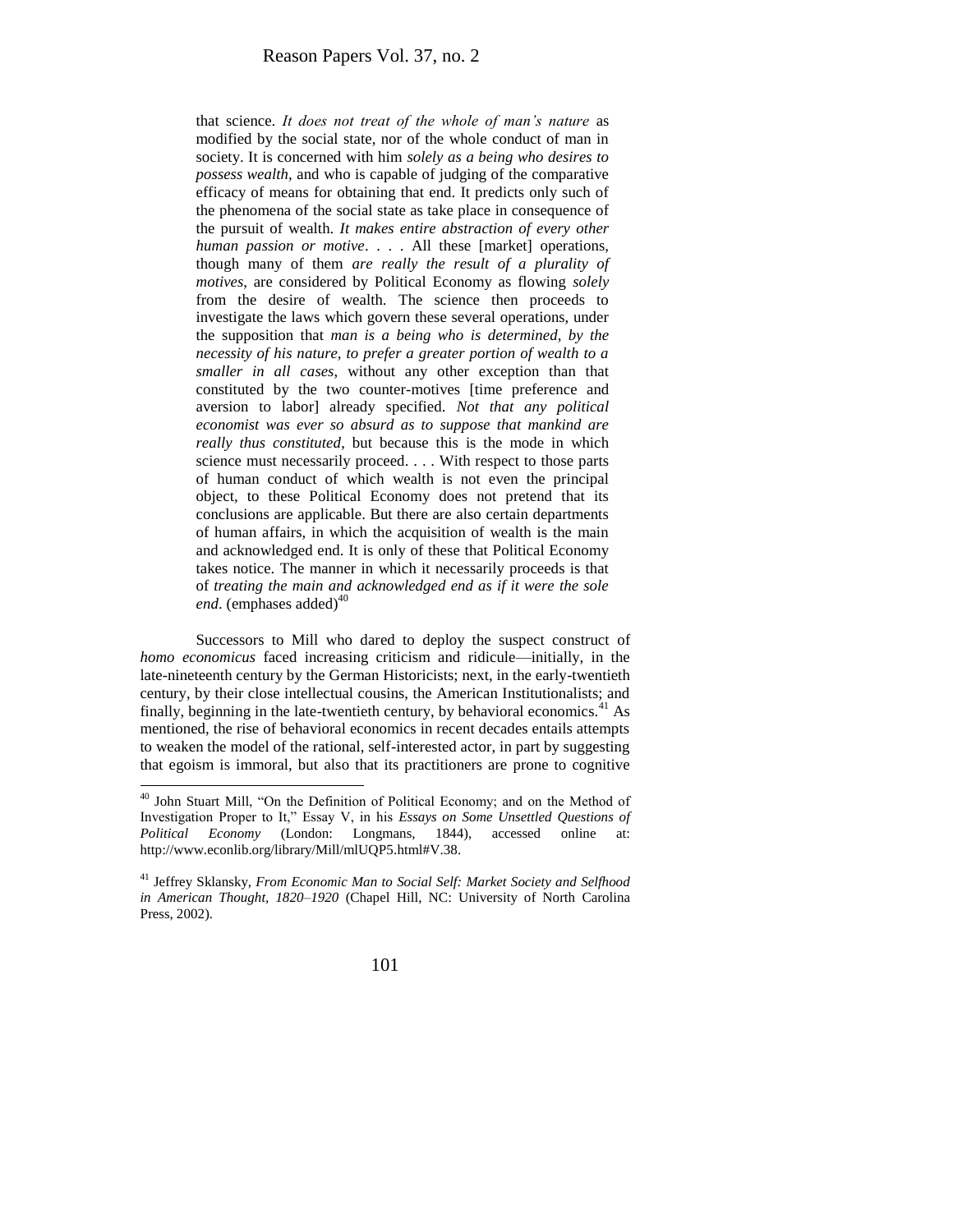dissonance, bias, and error. Critics of the *homo economicus* postulate have complained of its unrealism, a positive complaint which seems both fair and understandable, yet they further complain that the postulate relies upon and enshrines vice (self-interest), a normative complaint which seems both unfair and prejudicial.

*Homo economicus* has been under assault from anti-egoism critics for more than a century, yet has survived in some (no doubt weakened) form, because as a model it has been able to explain far more than possibly can be explained by the opposite assumption, which insists that a substantial number of people are irrational and selfless souls who seek to serve society. While *homo economicus* has survived, it cannot be said that he has flourished. Perhaps this is for the reason that advocates and critics alike remain either suspicious or hostile to egoism in morality, and suspicious or hostile also to the efficacy of reason in epistemology. When the two features of a theoretical base are deemed unworthy and dispensable, the edifice atop that base is at risk.

#### **7. Egoism, Altruism, and Public Choice**

l

As discussed, most public choice theorists seem to share the suspicions of self-interest felt by those who insist on presenting it in grotesque caricature. Public choice theorists imply that just as egoism corrupts the economic realm and causes "market failures" necessitating government restraint, it also corrupts the political realm and engenders "government failures" necessitating constitutional restraint. If so, public interest advocates can continue, with intellectual consistency, to condemn markets on both moral (egoistic) and practical (inefficiency) grounds, and to insist that since public officials also are corrupted by egoism (according to public choice theorists), they are necessarily unfit to police themselves, and thus ineligible for playing any role in developing constitutional restraints of the kind advocated by public choice theorists.

An early critic of the public choice paradigm, reviewing a book by James Buchanan, its leading light, argued that "Buchanan's reasoning eschews any moral considerations of duty or obligation."<sup>42</sup> The presumption here is that there's no rational self-interest in meeting one's obligations, no benefit or personal payoff from reciprocal promise-keeping. Another critic, chagrined that Buchanan had just won the Nobel prize in economics, conceded that the prize was "richly deserved," since Buchanan had "pioneered a new way of thinking about the political process" that "made important converts among political scientists." Nevertheless, the critic complains, public choice theory "ignores the ability of ideas to defeat [personal] interests, and the role that public spirit plays in motivating the behavior of participants in the political process." "One of the roles of government," he asserts, is to

<sup>42</sup> Scott Gordon, "The New Contractarians," *Journal of Political Economy* 84, no. 3 (June 1976), p. 585.

<sup>102</sup>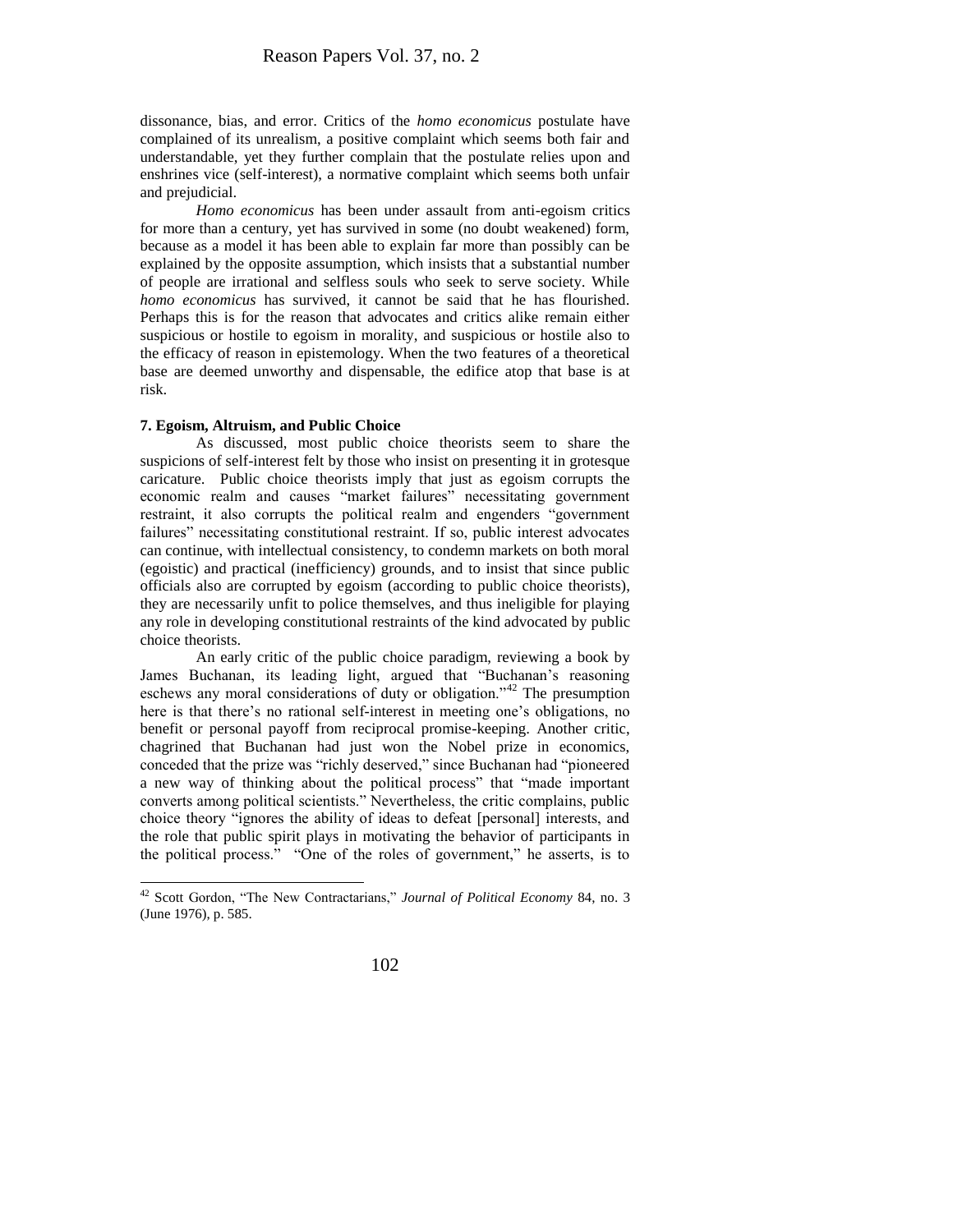provide citizens "a forum where they may display a concern that they want to show for others<sup>"43</sup>—that is, altruism—for example, by redistributing wealth from earners to favored "others." The problem is that public choice spoils the pretty picture of selfless, saintly servants of the "public spirit" and exposes politicians as greedy redistributors seeking not some angelic, heavenly status from on high, but perpetual political incumbency from on low.

Other critics of public choice theory contend not merely that it is methodologically impotent and can't explain certain political phenomena (e.g., voting, public-interested politicians),<sup>44</sup> but that public choice theorists themselves must be selfish, by their own model; if so, they too must be rentseekers, effectively guns for hire living from the pockets of rich, egoistic businessmen and pro-capitalist foundations. This clever critique borders on *ad hominem*:

> First . . . the act of voting could not be considered rational, selfinterested behavior. Second, we saw that politicians sometimes do not act in their own selfish interest; they often operate for the common good and the public interest as they see it. Finally, we saw that the growth of government cannot be explained by public choice principles, and that the growth of government does not cause any economic harm as public choice theory predicts. Thus, on all major counts, public choice fails to establish its main contentions. How and why did public choice go wrong? At bottom, the problem is that public choice begins with an ideological aversion to government and a religious worship of the market. This anti-government ideology has blinded the entire public choice school. It has become the study of government failure, a set of assertions that governments are too big, and a criticism of all political decision-making. These biases keep public choice advocates from seeing the self-refuting and selfcontradictory nature of its arguments. If public choice were correct, a similar analysis must hold for public choice itself. By its own assumptions, its advocates must be rent-seeking scholars who believe in and espouse the paradigm of self-interested, rational economic man because it is in their own self-interest to do so. They seek out business firms and conservative institutions that hate the government and are hurt by government regulations.

l

<sup>43</sup> Steven Kelman, "'Public Choice' and Public Spirit," *Public Interest* 80 (Spring 1987), p. 81.

<sup>44</sup> Lars Udehn, *The Limits of Public Choice* (London: Routledge, 1996). Udehn criticizes the use of the self-interest axiom in politics and insists that political actors care about the public interest as well as group interests. He also assumes that altruism means not self-sacrifice but concern for others.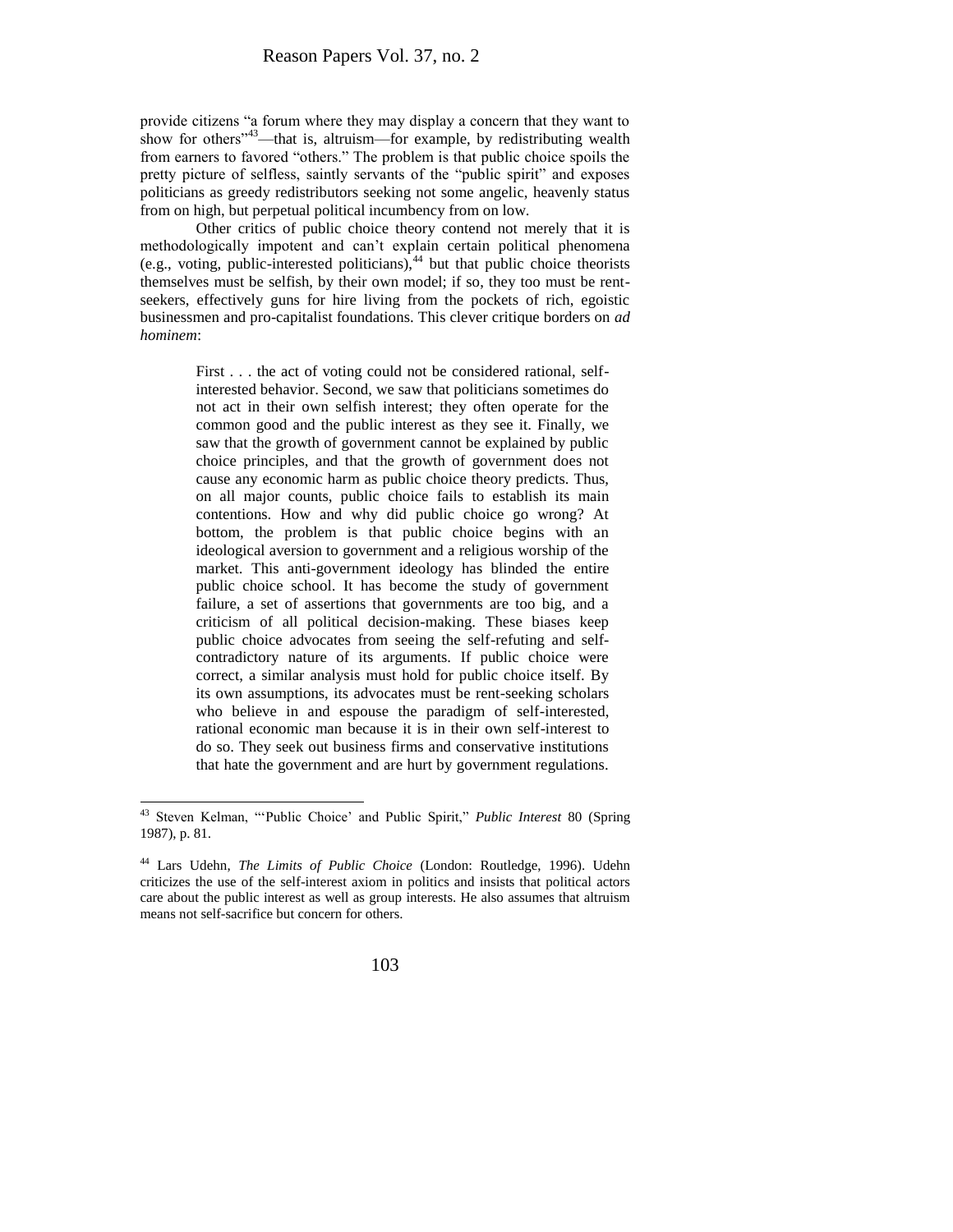These institutions, naturally, will support any research demonstrating the ill effects of government policy. But the result of this self-serving behavior on the part of public choice economists is bad for everyone. There is little understanding of how governments can affect the economy for good and for bad. There is worse economic policy. And there is less respect for all economists, including those with public choice inclinations. Caught in the web of its ideological blinders, and supported by a cadre of wealthy benefactors who hate government, public choice can never provide us with a good analysis of political behavior. The sooner we reject rent-seeking public choice economists and the public choice approach, the better off we will all be. $45$ 

Critics of public choice aside, leading public choice advocates themselves often eschew theoretical allegiance to rational egoism and advise instead a reliance on the many non-rational human biases and motives highlighted in "behavioral economics." Dennis Mueller, in his presidential address to the 1986 Public Choice Society Meeting, "made a case for replacing what he calls the 'rational egoism postulate' of economics by a behavioral theory that, while maintaining the assumption of self-interested, payoff-oriented behavior, puts less emphasis on *rational choice* than on *adaptive learning.* Specifically, Mueller advocates 'starting with behaviorist psychology'."<sup>46</sup> Some public choice scholars elide any association with rational self-interest by simply repeating one or more of its caricatures; the entry for "self-interest" in the preeminent encyclopedia of public choice declares:

> [S]elf-interest postulates that individuals, in making economic choices, take into account only their own well-being and ignore the welfare of others. The proviso that individuals act in this way simplifies and clarifies arguments wonderfully. . . . By cutting out consideration of others' welfare from the economic agent's calculus, the self-interest assumption allows the theorist to focus solely on the effects of choice on the chooser. It allows for a theory of choice in which each individual's preferences are separable from those of others: the interactions of individuals' preferences need not be considered.<sup>47</sup>

<sup>&</sup>lt;sup>47</sup> Norman Frohlich and Joe Oppenheimer, "Self-Interest," in Charles K. Rowley and Friedrich Schneider, eds., *The Encyclopedia of Public Choice*, vol. 2 (New York: Kluwer Academic Publishers, 2004), p. 517.



<sup>45</sup> Steven Pressman, "What Is Wrong with Public Choice," *Journal of Post Keynesian Economics* 27, no. 1 (2004), pp. 15-16.

<sup>46</sup> Cited in Charles K. Rowley and Friedrich Schneider, eds, *The Encyclopedia of Public Choice*, Volume 1 (New York: Kluwer Academic Publishers, 2004), p. 249.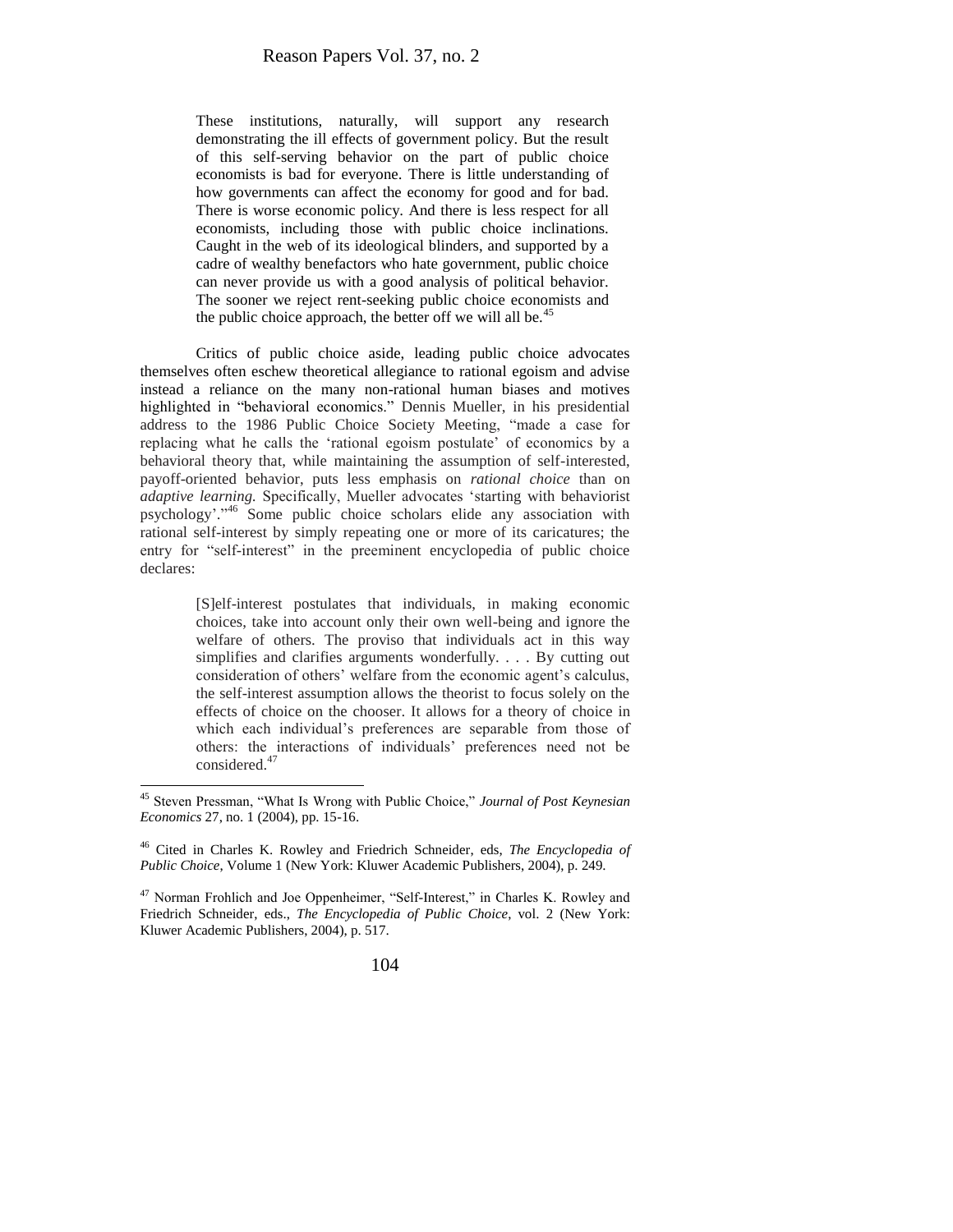How then do public choice theorists explain mutually beneficial exchanges among egoists? A mysterious, non-empirically verifiable "invisible hand" is occasionally invoked, to sanitize what public choice theorists presume to be dirty, profit-maximizing, vice-pursuing private-sector hands. As mentioned, some claim that a "curious alchemy" works to transform otherwise dispersed, self-interested acts into an outcome that advances the public interest.<sup>48</sup> But there remains far too much common ground on moral premises (altruistic) and the caricatures of egoism; as such, there's a defensiveness to the debate which saps the paradigm of its vigor.<sup>49</sup> As long as anti-egoist caricatures are condoned or left unchallenged, honor will remain impossible, in markets and politics alike. Morally productive icons will be as impossible to find in the economic realm as are ethically worthy statesmen in the political realm. A plague remains on both houses, resulting in polemical stasis, while egoism in markets and politics is left morally undefended.

Public choice theory generally agrees with the conventional interpretation that self-interest is either amoral or immoral, rarely questions its caricatures, and only insists that *all* actors, in all realms, be modeled, equally, as egoists. By this polemical strategy an anti-egoist animus against markets necessarily persists, even in the otherwise market-friendly paradigm of public choice. Worse still, there is allowed no possibility of a principled statesman, since, for leading public choice theorists, self-interest is *antithetical* to moral principle. $50$ 

#### **8. Conclusion**

 $\overline{\phantom{a}}$ 

More work is needed on normative public choice theory. Some scholars have made a start; unfortunately, they've equated the "moral" with non-egoism. Karen Vaughn, for example, explains the limits of using *homo economicus* in public choice or in political philosophy.<sup>51</sup> Steven Brams purports to find a supposed "normative turn" in public choice scholarship yet neglects to identify it (or even cite) its sources; regardless, by "normative" he means not an effort to provide a moral grounding for public choice or to

<sup>&</sup>lt;sup>48</sup> See Brennan and Buchanan, "The Normative Purpose of Economic 'Science'," p. 160.

<sup>&</sup>lt;sup>49</sup> Geoffrey Brennan and James M. Buchanan, "Is Public Choice Immoral? The Case for the 'Noble' Lie," *Virginia Law Review* 74, no. 2 (March 1988), pp. 179-89.

<sup>50</sup> James M. Buchanan and Roger B. Congleton, *Politics by Principle, Not Interest: Towards Nondiscriminatory Democracy* (Cambridge, MA: Cambridge University Press, 1998).

<sup>51</sup> Karen I. Vaughn, "The Limits of Homo Economicus in Public Choice and in Political Philosophy," *Analyse und Kritik* 10 (1988), pp. 161-80.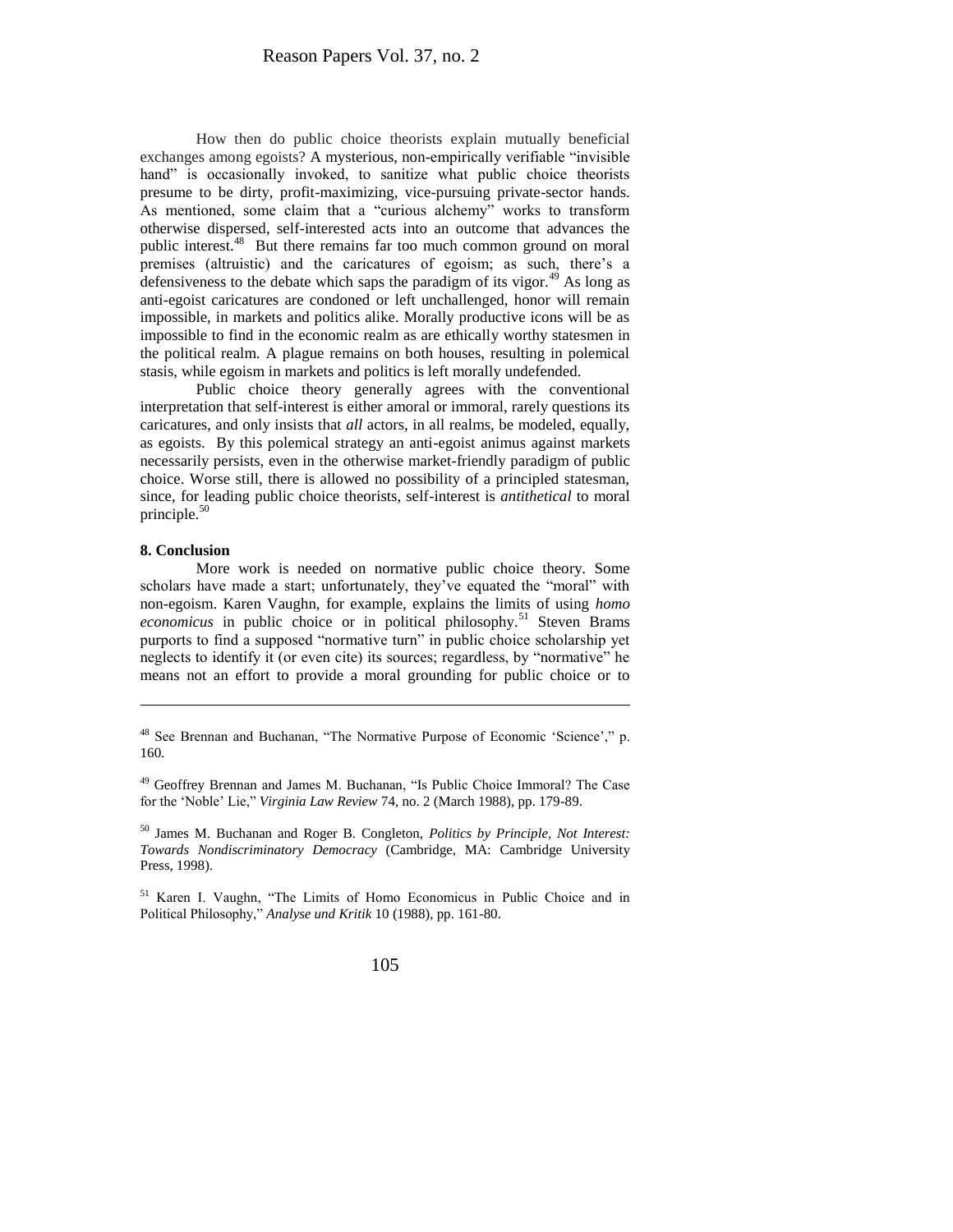ensure greater consistency in its treatment of egoism and altruism, but efforts to provide policy advice.<sup>52</sup> Serge-Christophe Kolm goes deeper and contends:

> Public choice should now integrate systematically considerations of ethics and justice for two kinds of reasons. First, moral principles can be implemented by self-centered individuals who, however, care for others' judgments, and these others can thus have these principles implemented at no cost to themselves. Furthermore, direct moral motivations may be less negligible than it was assumed, and at any rate it may be time to focus on them. Second, the theory of justice has reached an integrated, rational maturity which makes it suitable for this purpose, whereas the "Social Choice" approach is plagued by serious problems of meaning. $53$

Common caricatures of self-interest not only elicit a defensive posture by public choice and rational choice theorists, but also attenuate the explanatory power of their joint paradigm. More realistic and rational conceptions of self-interest could elevate the confidence of its adherents and bolster its explanatory-predictive power. If there can be *rational private interest*, there might also exist the possibility of *rational public interest*, such that the public choice and rational choice paradigm can, for once, include a model of statesmen, not solely of politicians. Buchanan hinted at this possibility more than two decades ago:

> Distributional politics in modern democracy involves the exploitation of minorities by majorities, and as persons rotate membership, all parties in the "game" lose. This result emerges only because *differences* in treatment are permissible. If the principle of *generality* (analogous to that present in an idealized version of the rule of law) could, somehow, be introduced into politics, mutual exploitation could be avoided. $5$

Buchanan acknowledges that even public officials can lose out in a welfare state; their self-interest, rightly understood, is best served in a constitutional setting that preserves and extends the rule of law while

l

<sup>53</sup> Serge-Christophe Kolm, "Moral Public Choice," *Public Choice* 87, nos. 1/2 (1996), p. 117.

<sup>54</sup> James M. Buchanan, "How Can Constitutions Be Designed So That Politicians Who Seek to Serve 'Public Interest' Can Survive and Prosper?" *Constitutional Political Economy* 4, no. 4 (1993), pp. 1-6.

<sup>52</sup> See Steven J. Brams, "The Normative Turn in Public Choice," *Public Choice* 127, nos. 3-4 (2006), pp. 245-50.